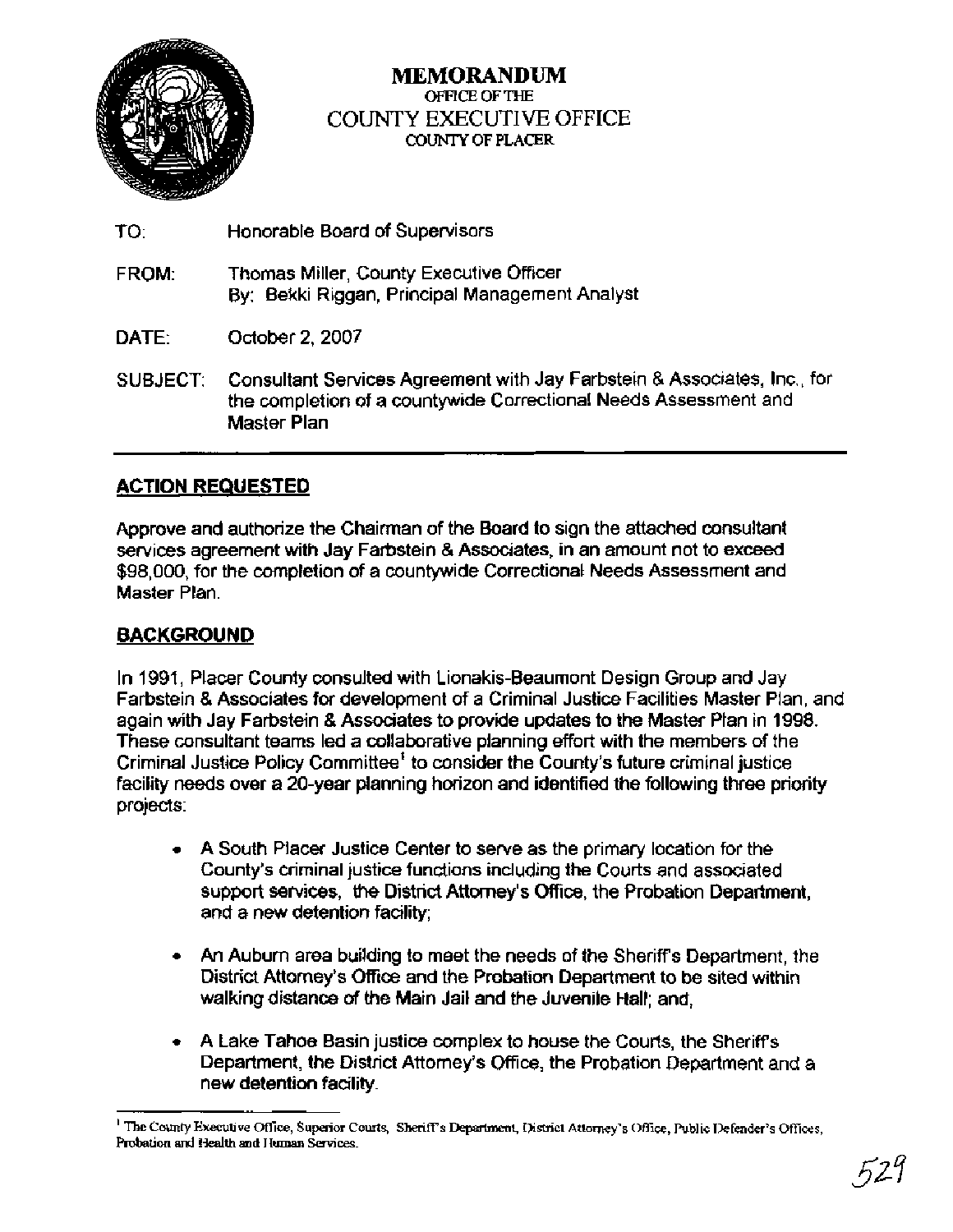With the opening of the Auburn Justice Center in April of 2007, and the new Court and County buildings at the South Placer Justice Center scheduled for January of 2008, the next task on this project list is the design and construction of new detention space at the South Placer Justice Center and at Burton Creek. Careful consideration of spatial and functional requirements is necessary to ensure that sufficient jail capacity exists for an effective, well-functioning criminal justice system, but yet monitors the significant costs associated with the construction, maintenance and operations of correctional facilities.

Jay Farbstein & Associates has nationally recognized expertise in correctional facility planning and also has an extensive history with Placer County and the Criminal Justice Policy Committee. The County Executive Office, Facilities Services and the Sheriff's Office have expressed confidence in the ability of this firm to work collaboratively with the County justice and administrative agencies and deliver a high quality product and are recommending a sole source contract be awarded to this firm as a result. The Sheriffs Department has provided some preliminary data to the consultant during the development of the contract proposal and the resulting contract costs reflect the consultant's planned utilization of this data.

This work is anticipated to take approximately six months and upon approval by your Board, would commence in mid-October, 2007 and would be concluded by mid-April, 2008. The project will consist of two phases: Phasel) Development of a Needs Assessment and, 2) Development of a Facilities Master Plan. Phase I of this project, the Needs Assessment, will quantify the anticipated detention population and will consist of the following tasks:

- Best practices review applicable to corrections issues in Placer County;
- Analysis of justice and correctional system trends;
- Analysis of County population growth trends and demographics;
- Profile of the current offender population including in- and out-of-custody needs;
- **Estimate of construction and operational costs;**
- Analysis of recent crime, arrests and caseload trends;
- Identification of institutional and non-institutional policy considerations that  $\bullet$ impact custody needs; and
- Development of five, ten and 20-year planning figures and actual bed projections to be utilized in Phase II, the Jail Facility Master Plan.

Phase II of this project, the Facility Master Plan, will determine preliminary facility requirements for the program and populations identified in the Needs Assessment as a basis for capital planning, and detailed architecture programming and will consist of the following tasks:

- Assess adequacy of the existing facilities and sites;
- Compare program needs to existing facilities and sites;
- Conduct a preliminary jail staffing analysis;
- Identify and assess development options and identify the most promising option in coordination with the Criminal Justice Policy Committee.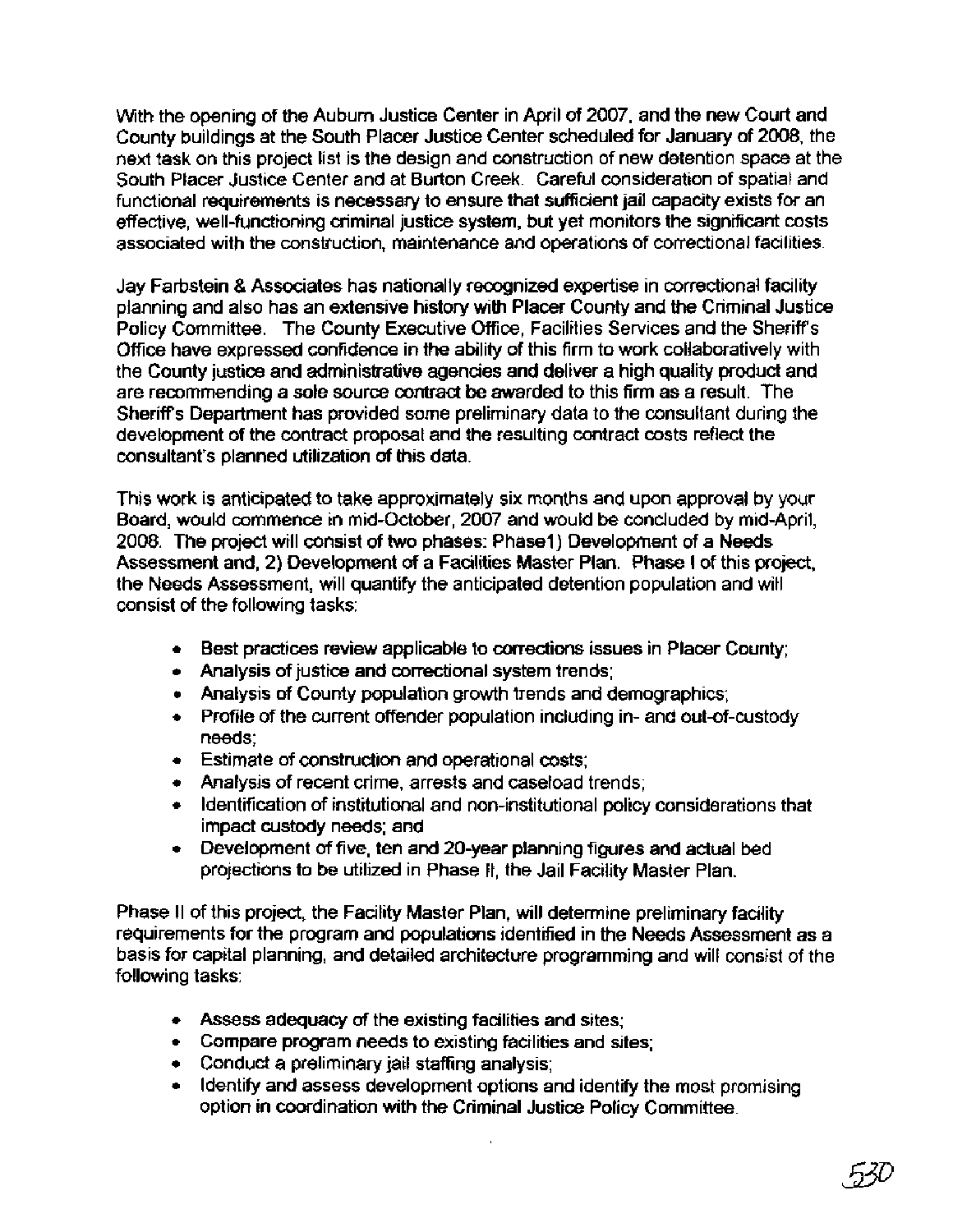# **FISCAL IMPACT**

**Sufficient funds have been budgeted and are available in the Facility Services FY 2007- 08 Capital Facilities Project Budget for South Placer Adult Detention to cover the \$98,000 not to exceed cost of this contract. There is no additional fiscal impact to the General Fund.**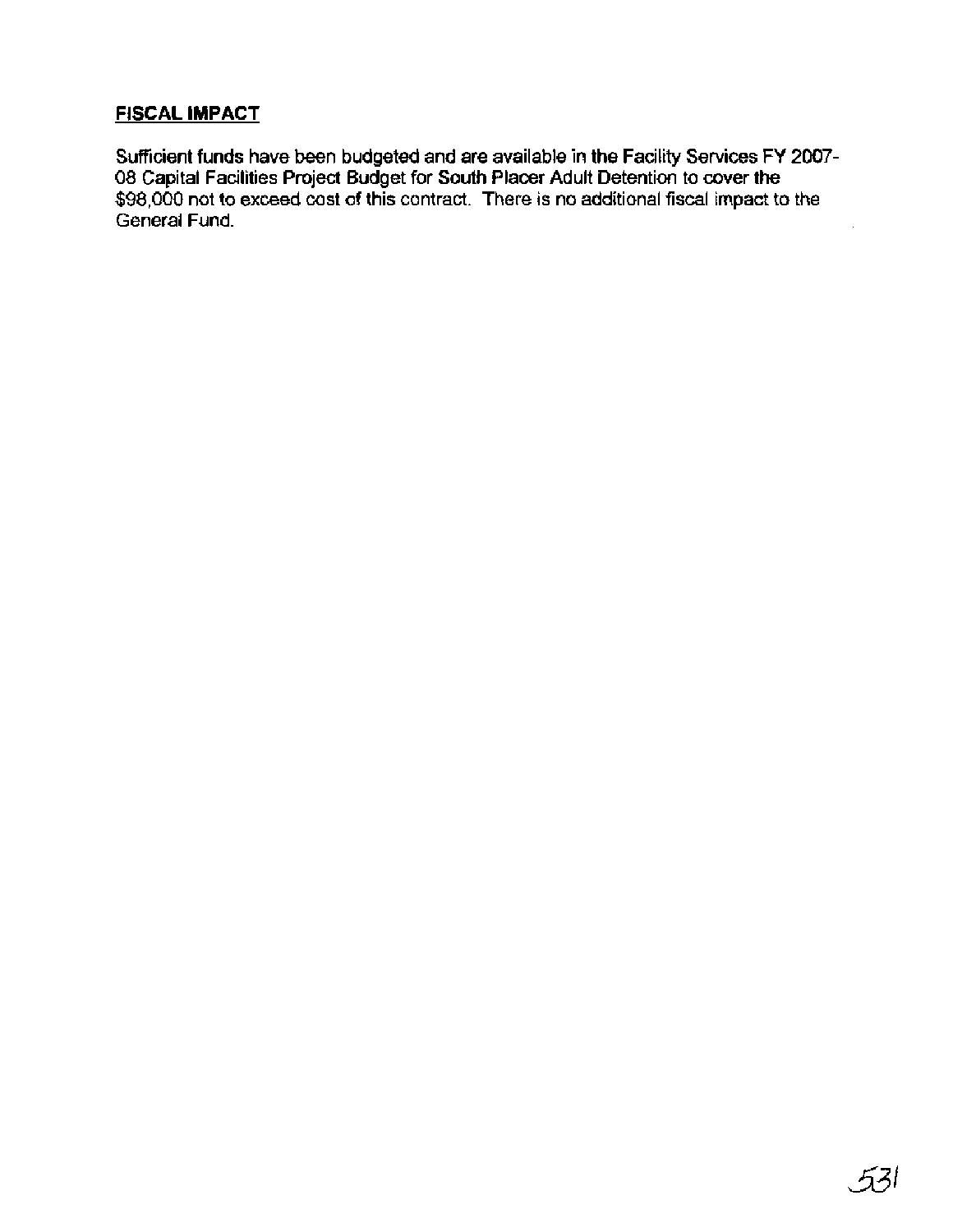**Contract No.** 



# **Administering Agency: Placer County Executive Office 1 Facility Services**

**Contract Description: Placer County Correctional Needs Assessment and Master Plan** 

# CONSULTANT SERVICES AGREEMENT

THIS AGREEMENT is made at Auburn, California, as of October 2,2007, by and between the County of Placer, ("County"), and Jay Farbstein & Associates, Inc., ("Consultant"), a California corporation, who agree as follows:

**1. Sewices.** Subject to the terms and conditions set forth in this Agreement, Consultant shall provide the services described in Exhibit A. Consultant shall provide said services at the time, place, and in the manner specified in Exhibit A.

**2. Payment.** County shall pay Consultant for services rendered pursuant to this Agreement at the time and in the amount set forth in Exhibit B, up to a maximum of Ninety-Eight Thousand Dollars (\$98,000). The payment specified in Exhibit B shall be the only payment made to Consultant for services rendered pursuant to this Agreement. Consultant shall submit all billings for said services to County in the manner specified in Exhibit B; or, if no manner be specified in Exhibit B, then according to the usual and customary procedures which Consultant uses for billing clients similar to County.

**3. <b>Facilities, Equipment and Other Materials, and Obligations of County.** Except as set forth in Exhibit C, Consultant shall, at its sole cost and expense, furnish all facilities, equipment, and other materials which may be required for furnishing services pursuant to this Agreement. County shall furnish Consultant only those facilities, equipment, and other materials, and shall perform those obligations listed in Exhibit C according to the terms and conditions set forth in Exhibit C.

**4. General Provisions.** The general provisions set forth in Exhibit D are part of this Agreement. Any inconsistency between said general provisions and any other terms or conditions of this Agreement shall be controlled by the other term or condition insofar as it is inconsistent with the general provisions.

**5. Exhibits.** All exhibits referred to herein are attached hereto and by this reference incorporated herein.

**6. Time for Performance.** Time is of the essence, and, subject to County's compliance with Exhibit C and to the provisions of paragraph 3 of Exhibit D, failure of Consultant to perform any services within the time limits set forth in Exhibit A shall constitute material breach of this contract.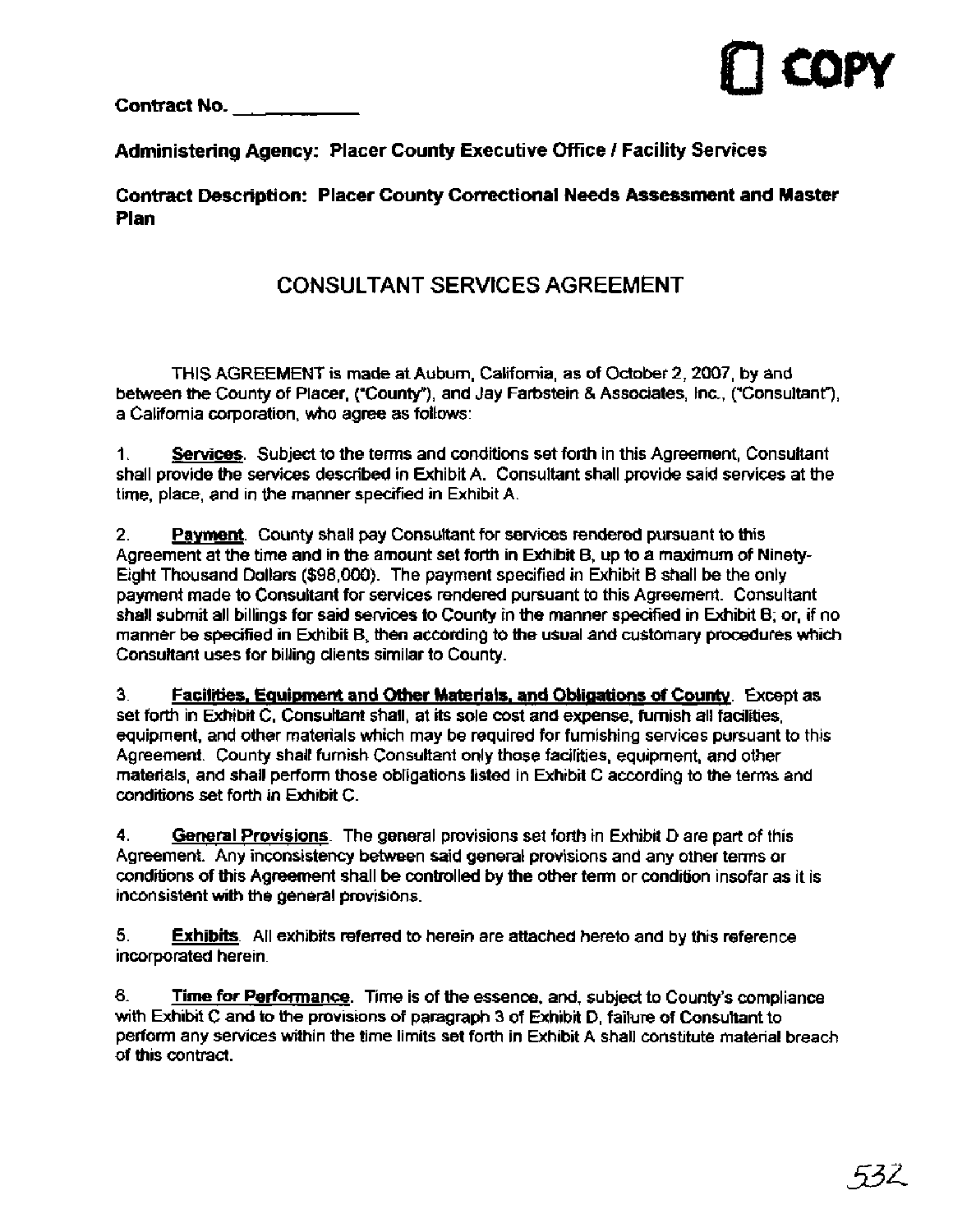**7. Notices. Any notice or demand required to be given herein shall be made by certified or registered mail, return receipt requested, confirmed fax or reliable overnight mail to the address of the respective parties set forth below:** 

**COUNTY:** Placer County Executive Office Attn: Bekki Riggan, Principal Management Analyst 175 Fulweiler Avenue Auburn, CA. 95603

> Placer County Department of Facility Services Attn: Joel Swift, Project Manager 11476 "C" Avenue Auburn, CA 95603

**CONSULTANT:** Jay Farbstein & Associates, Inc. Attn: Jay Farbstein, PhD, FAlA 330 S. Barrington Avenue, Suite 205 Los Angeles, CA 90049 Phone: 310-889-0199 Fax: 310-388-1330

**REMIT TO CONSULTANT:** 

Jay Farbstein & Associates, Inc. Attn: Jay Farbstein, PhD, FAlA 330 S. Barrington Avenue, Suite 205 Los Angeles, CA 90049 Phone: 310-889-0199 Fax: 31 0-388-1 330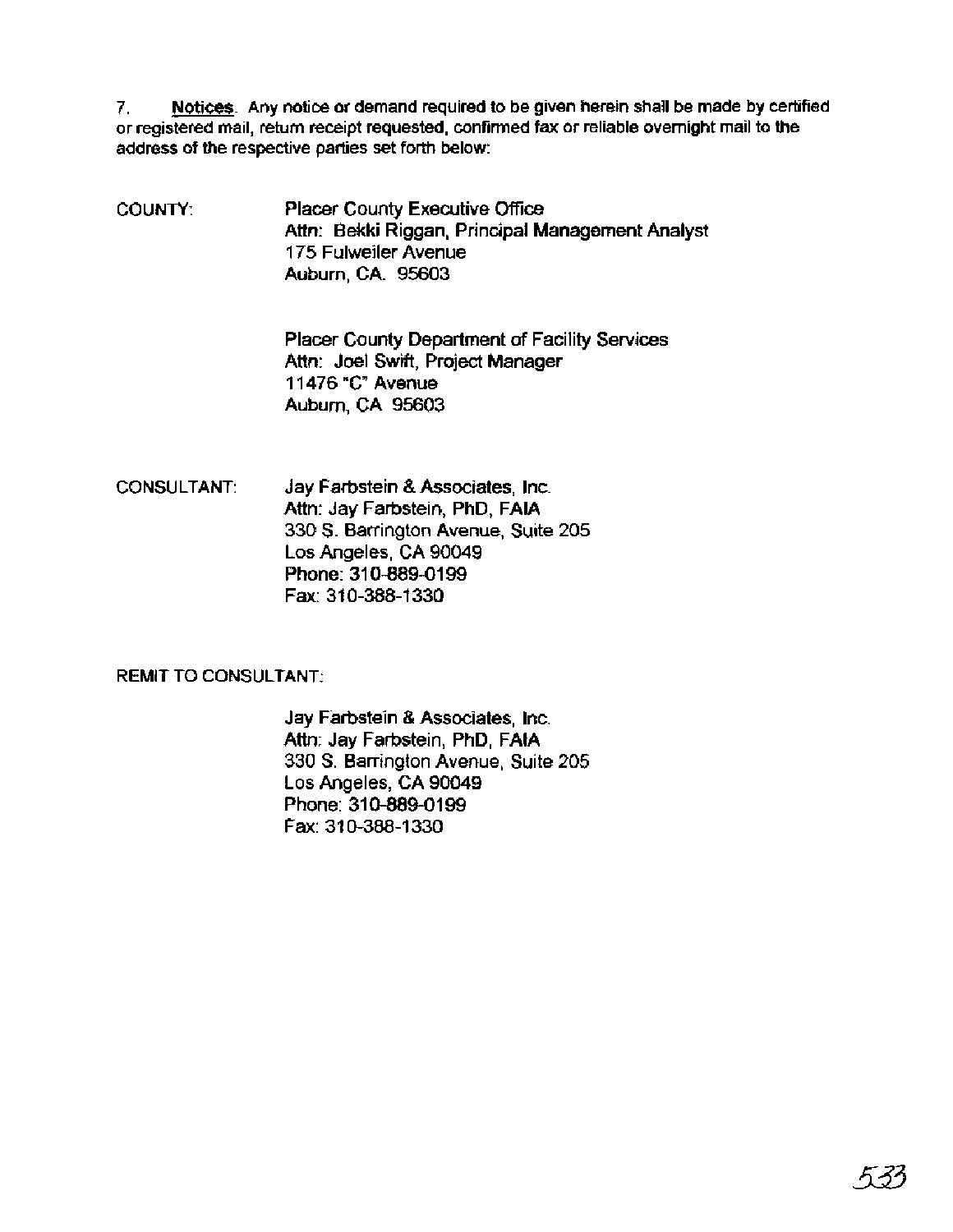Executed as of the day first above stated:

COUNTY OF PLACER

By:

Bruce Kranz Chair, Board of Supervisors

Approved As to Form

-- County counsel

#### CONSULTANT\*

By:

Name: Jay Farbstein, PhD, FAlA Title: President, Jay Farbstein & Associates, Inc.

By: Name: Title: Secretary

\*Agreement must be signed by **two** corporate officers if a corporation; one must be the secretary of the corporation, and the other may be either the President or Vice President, unless an authenticated corporate resolution is attached delegating authority to a single officer to bind the corporation.

Attachment A: Scope of Services Attachment B: Payment for Services Rendered Attachment C: Facilities, Equipment, and Other Material and Obligations of County Attachment D: General Provisions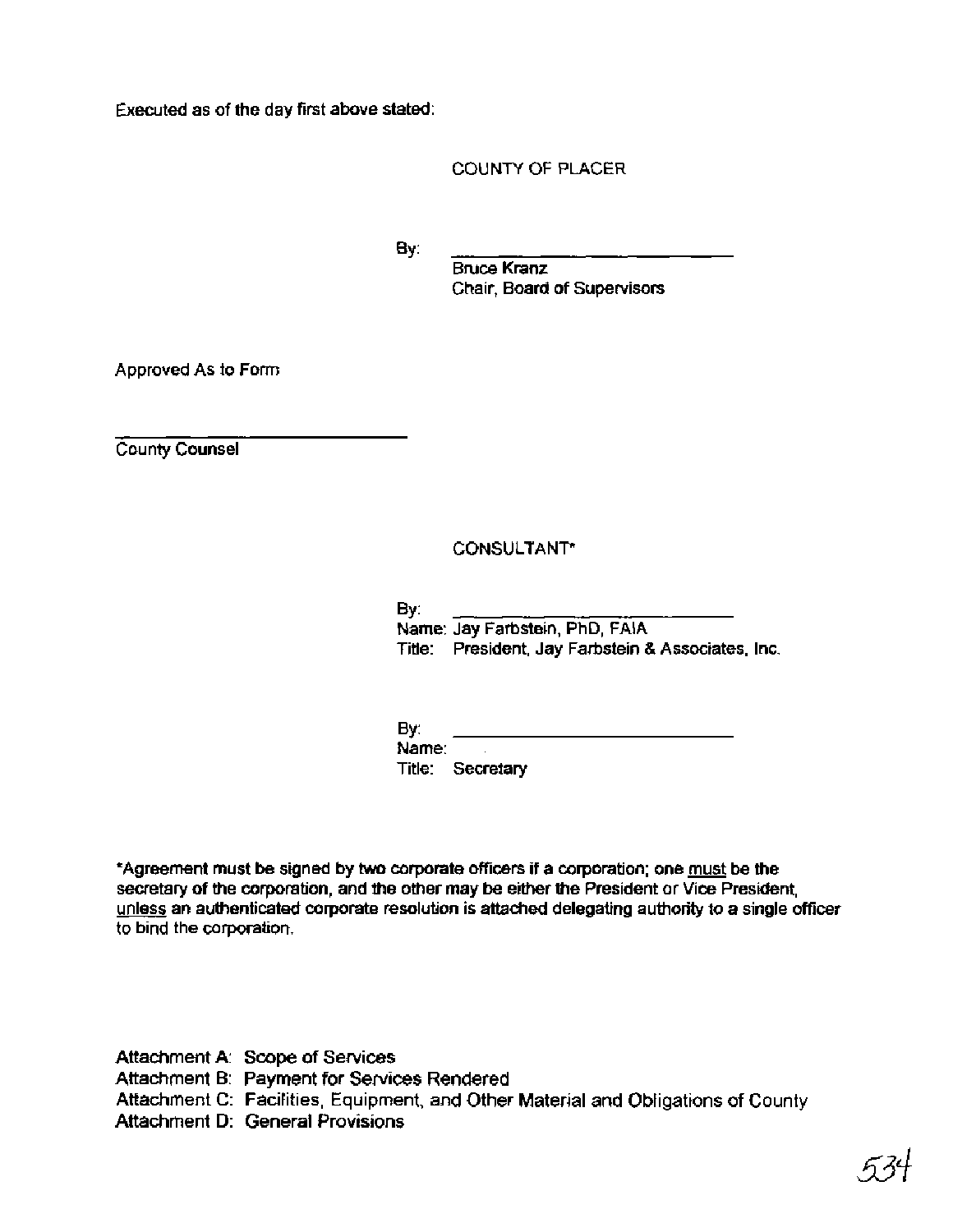# **EXHIBIT A**

## **SCOPE OF SERVICES**

### **A. General**

In conducting the jail needs assessment and master plan, Consultant will complete the tasks described below. The work will cover, and be broken out by, the three locations where jail facilities currently exist or are planned: Auburn, Lake Tahoe, and South Placer County. Sheriffs administration and law enforcement functions are not included, but coordination with court transferltransport, holding and initial hearing fundions is included.

Consultant assumes that County will assemble an advisory committee for the project - and that this will be a different group than the Criminal Justice Cabinet, which is a higher-level, decision-making body.

Two phases of work are anticipated: Phase I is the needs assessment and Phase II is the master plan.

#### В. **Specific Tasks**

#### **PHASE i** - **NEEDS ASSESSMENT**

**Purpose:** to complete a needs assessment for adult detention and correctional facilities including projection of inmate populations and description of in-custody programs as well as of alternatives to secure incarceration which may contribute to limiting custody population.

#### **Task 1.1.0 Project initiation and Administration:**

**Purpose:** to orient all participants to the planning process, to identify data sources and systems available for the study, and to collect information for strategic planning, including prior studies and planning documents.

**1.1.1 Review Background Information:** The consultant will review relevant prior studies provided by the County.

**I.1.2 Advisory Committee Meeting 1: The consultant will meet with the advisory committee to** introduce the team, review the approach and schedule, and identify major planning objectives, issues and constraints. The consultant will make arrangements for data collection and request relevant prior studies for review.

**1.1.3 Criminal Justice Policy Committee (CJPC) Meeting 1** : The consultant will meet with the CJPC to introduce the team, review the approach and schedule, and explore major planning objectives, issues and constraints.

**1.1.4 Interviews:** The consultant will interview key justice system representatives to develop a more in-depth understanding of the issues related to provision of services, growth and change, and facilities of each. Approximately 9 one-hour meetings will be conducted, including, but not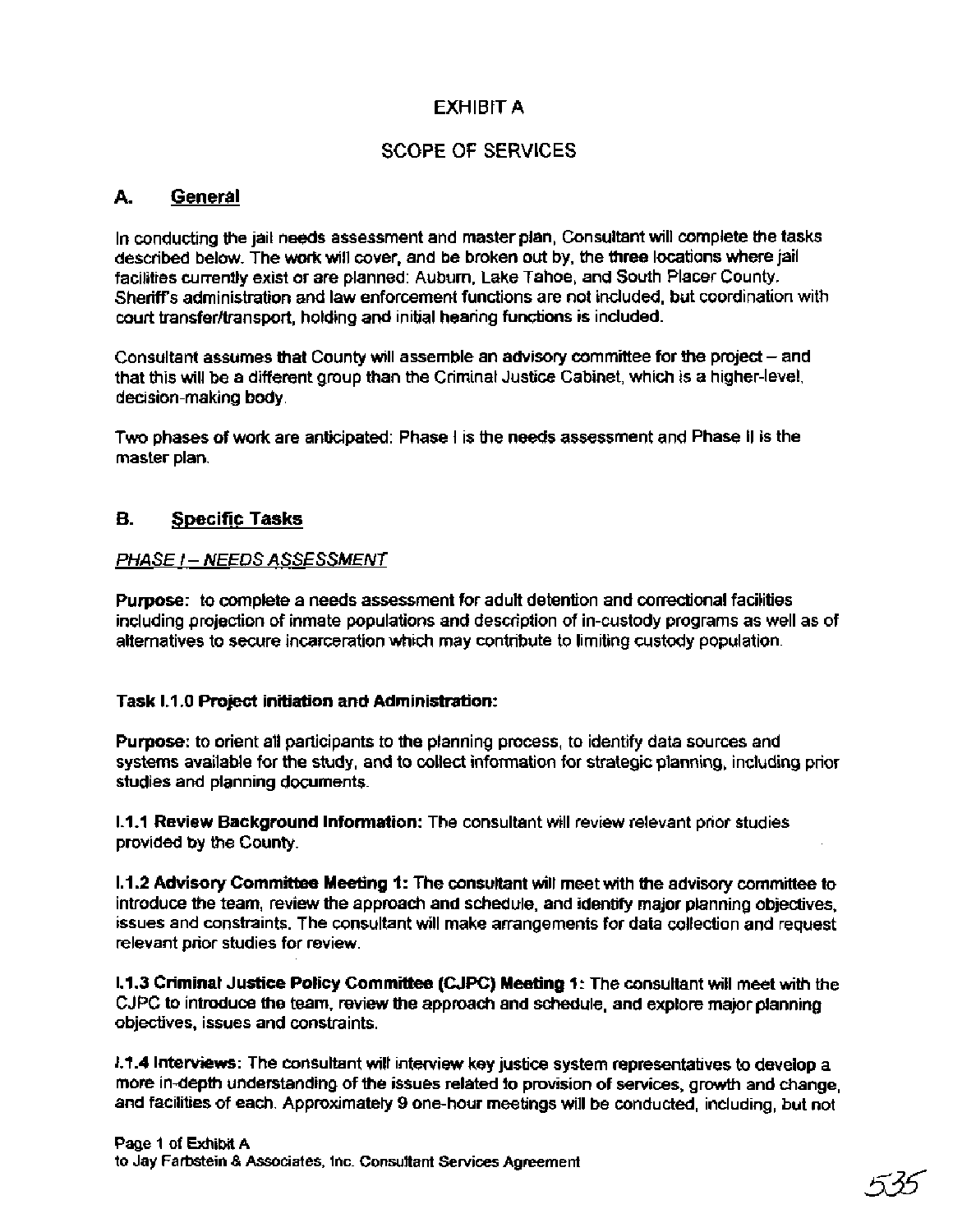limited to: Sheriffs jail commanders; County Executive Office; Superior Court; District Attorney and Defense Bar; Probation Department; Mental Health and Substance Abuse agencies; Facility Services; Planning Department (to discuss the rate and character of local growth); incustody and alternative program and service providers.

1.1.5 **Project Administration:** The consultant will maintain verbal and written communication with the County's project manager concerning the progress of the work.

#### **Task 1.2.0 Data Collection and Analysis:**

**Purpose:** the data collection phase will provide the foundation for subsequent analysis and projections. In this phase, the consultant will collect information on the community, its offenders, and the program and facility resources historically allocated to adult offenders. The precise scope of data collection will be negotiated with the client based upon availability from the jail's data system and hard copy files; however, it is assumed that a limited amount of data from prior studies will be of use for the current study and also that the jail's information system will be able to generate needed data.

**1.2.1 Program Survey and Best Practices Review:** The consultant will coordinate with justice system agencies and community groups to identify currently available resources (both incustody and alternatives to custody) for pre-trial detainees and sentenced offenders. In consultation with County officials, we will also identify evidence-based "best practices" potentially applicable to jail capacity issues in Placer County.

**1.2.2 Profile Offender Populations:** The consultant will collect data from existing jail records and additional information from all or a sample of inmates (ensuring that a sufficient number is selected to achieve statistical reliability) to develop a profile of inmate characteristics. The information collected will indude charge, sentence status, length of stay, previous criminal history; criminal sophistication; gender; and special needs such as medical and mental health issues. Again, it is assumed that a limited amount of data from prior studies will be of use for the current study and also that the jail's information system will be able to generate needed data. The information will provide a basis for considering in- and out-of-custody program needs and their potential impact on jail capacity and housing configurations.

**1.2.3 Intake and Release Study:** The consultant will collect data on a sample of previously released inmates. A sufficient period and number of inmates will be covered to ensure statistical reliability. Data will indude arresting agency, charge, release mechanism, and booking and release date and time. This information will be used to determine how long various categories of inmates stay in the facilities and how they secure release. The analysis of the data will provide additional insight into who uses jail beds, what in-custody program durations may be expected, and how potential changes in release practices and resources would impact jail capacity needs.

**1.2.4 Justice and Correctional System Trends:** The consultant will collect information from the jail concerning trends in jail ADPs, classification levels, lengths of stay, and seasonal and weekly peaking factors. Information on trends in crimes, arrests, referrals and Probation caseloads, filings from the District Attorney's office, and similar indicators will also be analyzed The information will serve for analysis of the historical trends used as the basis for projections jail capacity. (Note that this work will not rely on prior studies, but will be done from scratch.)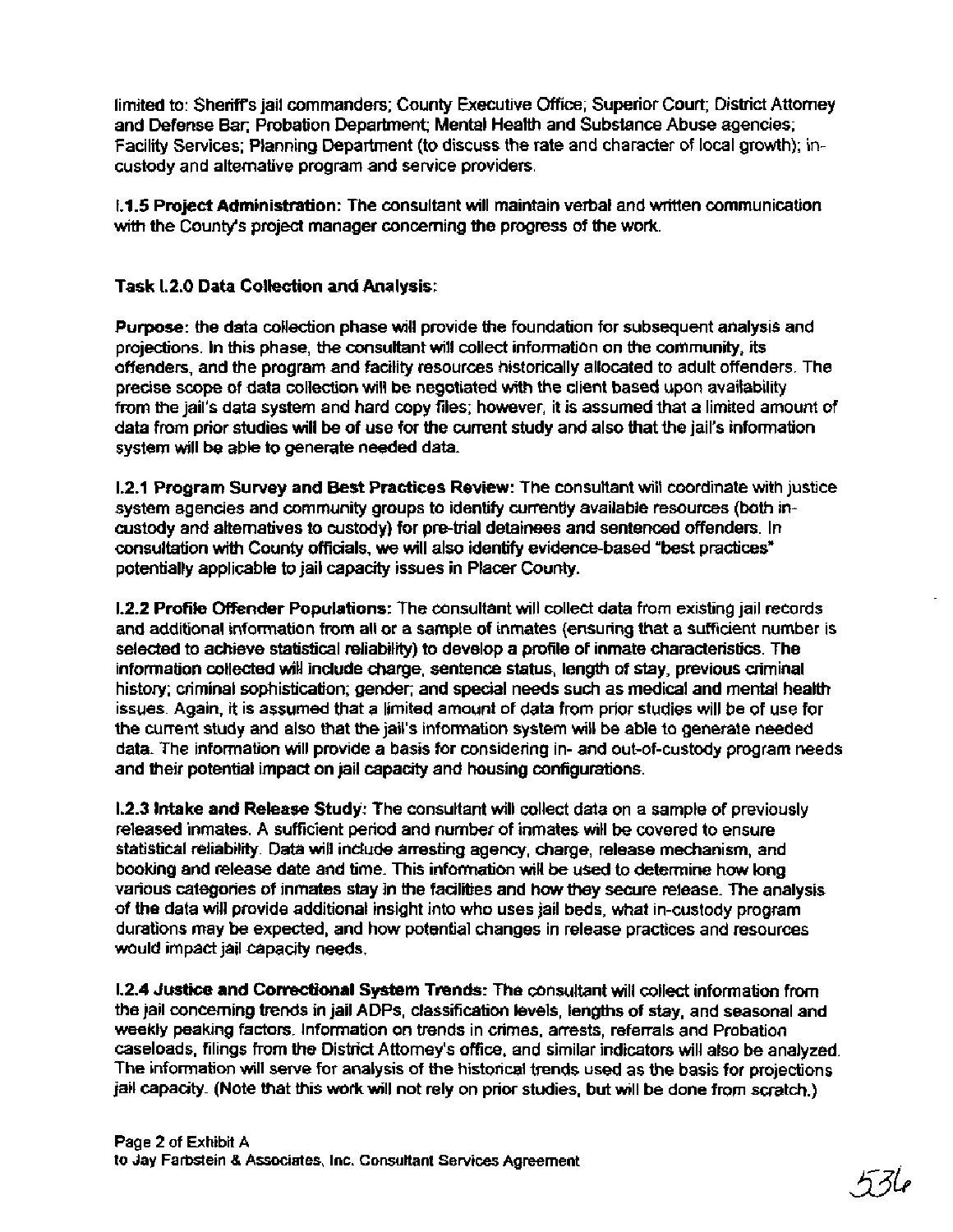1.2.5 County Population Trends: The consultant will collect data on the general (adult) population (in incorporated and unincorporated area and by geographic region where specific distinctions can be established, i.e. South Placer, Auburn and Tahoe.) from county, state and federal sources. These data will be used to examine historical growth and future projections as one indicator of the demand for jail facilities.

1.2.6 Alternative Placement Study: The study is carried out in conjunction with local officials to develop a picture of the "ideal placement" for a sample of offenders from the snapshot profile. It is done without regard to the limitations of existing resources and thus helps to identify "missing" options as well as groups of misclassified offenders. "Placements" can range from continued incarceration to alternatives which might reduce incarceration levels (For offenders "placed" in custody during this exercise, further breakdowns will be done, identifying needed security level and type of housing (single or multiple), special programming needs, reentry needs such as job training, etc. The impacts of implementing these options on the number and types of beds will be quantified (and, where beds would be saved, the impacts of non-implementation will be noted.

1.2.7 Briefing Paper: Consultant will prepare a briefing paper summarizing the findings from the tasks above and provide an electronic copy to the County for distribution and review prior to the meeting described in the next task.

1.2.8 Advisory Committee Meeting 2: The consultant will meet with the advisory committee to present an overview of findings. The presentation will report on project status and issues that have surfaced during data collection.

Task **1.3.0** Jail Capacity Projections:

Purpose: Based on the data collected in Task 1.2.0, this task will develop projections of inmate populations and assess the fit between identified needs and system resources.

**1.3.1** Develop Baseline Projections: The consultants will work with the advisory committee to identify the factors and assumptions to be used in projecting inmate populations. Three to five scenarios will be developed based upon different assumptions, but baseline projections will assume (as an exercise) that current law and policies will continue through planning period. Projections will be developed for 5, 10, 15, and 25-year planning intervals starting in 2008 (or other years if requested by the client).

1.3.2 Identify Potential Policy Changes: Inmate population levels result from two basic factors: admissions and lengths of stay, both of which are heavily policy-driven. The consultant will identify institutional and non-institutional policy changes (both local and state/federal statutory or regulatory actions) which may affect jail population and demonstrate their potential impacts on custody capacity needs. The scenarios showing potential impacts will be crafted through discussions with local officials and the planning team.

**1.3.3** Briefing Paper: Consultant will prepare a briefing paper summarizing the findings from the tasks above and provide an electronic copy to the County for distribution and review prior to the meeting described in the next task.

1.3.4 Advisory Committee Meeting **3:** The consultant will meet with the advisory committee. Discussion will include possible impacts due to future changes in types or levels of crime,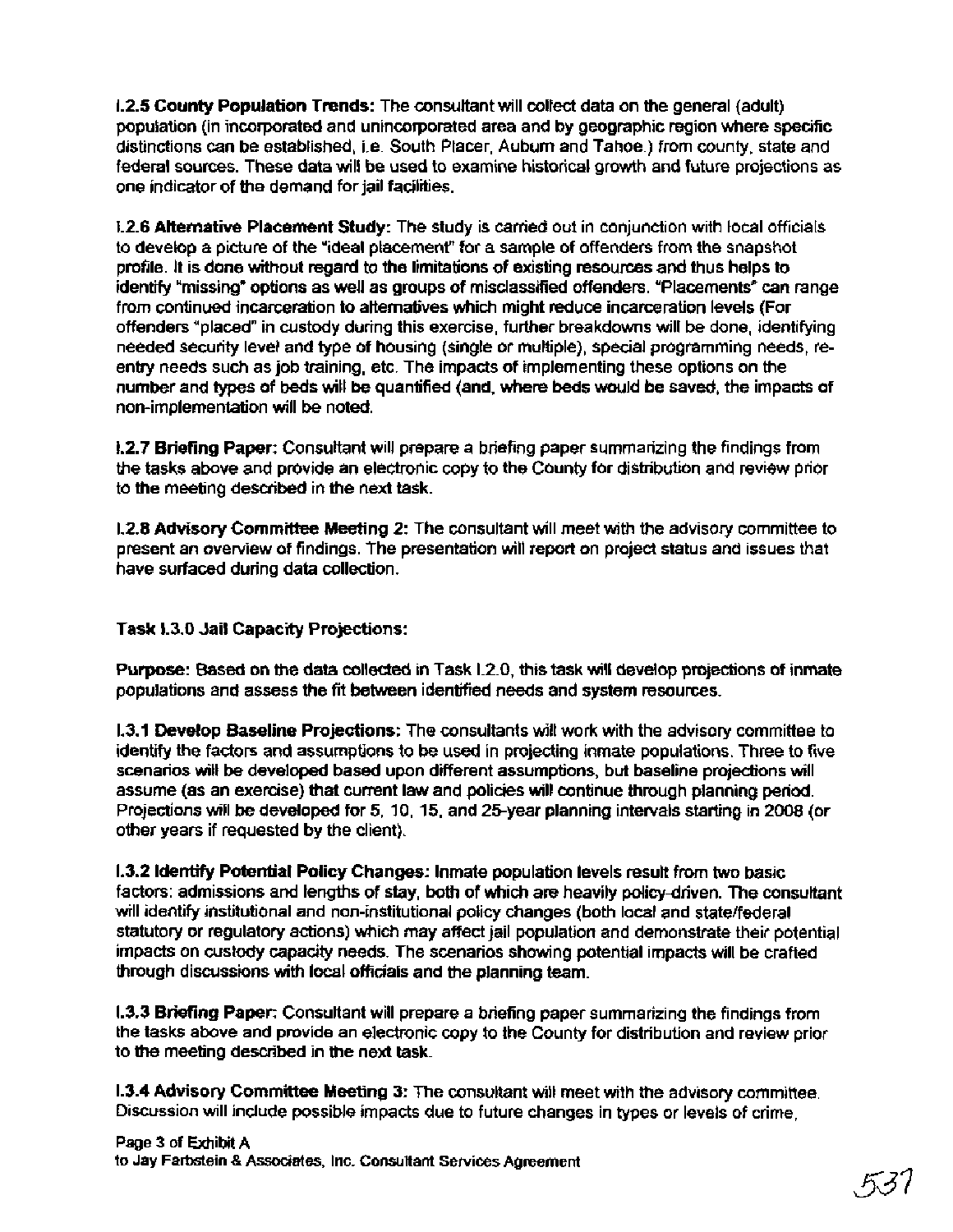services, programs, and operations. Consultant will work with the committee to develop a strategy which will be used to adjust the baseline projections.

1.3.5 Criminal Justice Policy Committee (CJPC) Meeting 2: The consultant will meet with the CJPC to discuss policy and implementation issues conceming future changes in types or levels of crime, services, programs, and operations. Consultant will seek the committee's input to scenarios which will be used to adjust the baseline projections.

1.3.6 Develop Final Projections: The consultant will revise the baseline projections with modifications as discussed at the meeting above. Projections will be provided system-wide to meet CSA requirements for jail planning, and broken down by gender, housing classification, and type of program. Figures for five, ten, and 20-year planning intervals will be provided. The final projections will reflect two types of adjustments. First, as noted above, policy changes will be quantified to develop a final projection of future populations. Second, the average daily population (ADP) projections will be translated into bed projections, as a guide for facility planning in Phase II. Initially, the types and numbers of beds - by classification, gender and security/program level -- will be identified within the projected total. Finally, projections will be modified to provide beds needed to account for peaking and other temporary population fluctuations. The number of beds projected is typically 10 to 25% higher than the projected average daily population. Bed numbers are also rounded off to standard housing unit sizes.

### **PHASE I1** - **JAIL FACILITY MASTER PLAN**

Purpose: to develop a master plan for jail and related facilities as a basis for capital planning (Note that detailed architectural programming is not included.)

#### Task 11.1.0 Facility Assessment and Future Needs:

Purpose: The purpose of Task II.1 is to determine preliminary facility requirements for the programs and populations identified above, and to assess the adequacy of existing facilities to meet these needs.

**II.1.1 Facility and Site Inventory and Assessment:** In reviewing existing facilities and the site, the emphasis will be on their capacity and suitability for intended uses and ability to continue to accommodate various elements of the projected population. This task will consider the facilities' current and potential functionality relative to the detainee profile and proposed programs, operational efficiency, staffing efficiency, and ability to provide effective security and visual supervision. The evaluation will be in sufficient depth for the consultants to form recommendations concerning the site's and facilities' maintainability and suitability for renovation and adaptive reuse - or their need for replacement. Structural integrity will be assessed visually and the consultants will recommend whether further material testing or calculations (by others) are warranted.

11.1.2 Determine Space Needs: The consultant will determine space requirements for each major functional area of needed jail facilities using norms developed from CSA standards and prior experience. We will conduct one workshop with staff to discuss requirements for housing (by classification), jail administration, security and control, visiting, program areas, food service and canteen, laundry, storage, **reception/intake/release,** property, and other major functional and support areas normal and customary in the correctional setting. Requirements for exterior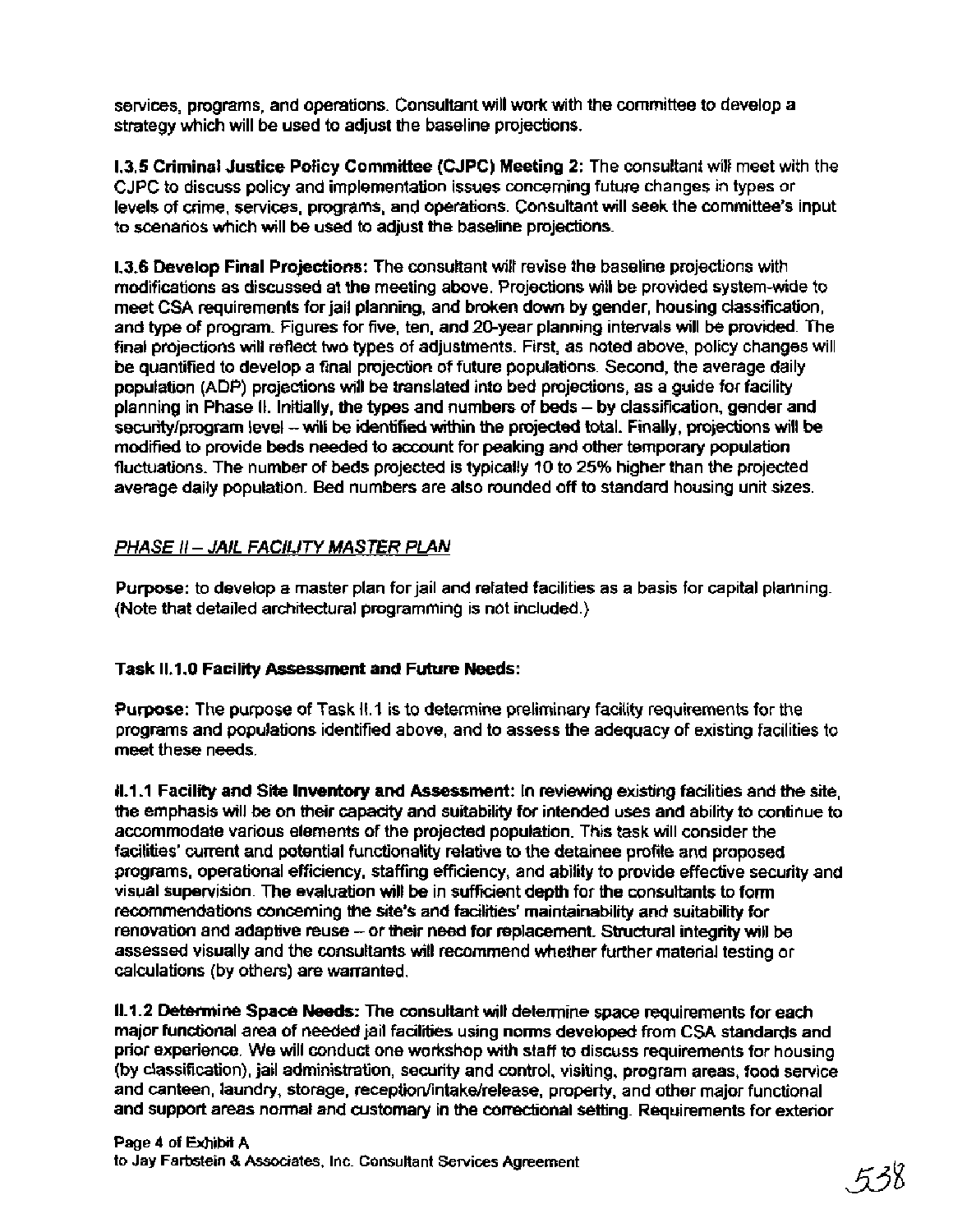areas including recreation yards, parking, buffers from adjacent uses, public queuing and waiting, staff patios, , vehicle accommodation (buses, vans & patrol vehicles and site  $circ$  circulation  $-$  as well as infrastructure  $-$  will be developed. These requirements will be presented for 5, 10, 15, and 25-year intervals.

**11.1.3 Compare Program Needs to Existing Site and Facilities:** The consultant will assess the ability of existing facilities to meet the spatial and functional needs identified in Task II.1.2 while considering the characteristics of the existing facilities as inventoried in Task II.1.1. The review will consider:

- types and quantities of space for housing and all other functions
- projection of shortfall by housing type
- ability to provide security and visual supervision
- ability to provide capacity and separations for inmate classifications
- potential for logical phasing at each projection period
- other constraints related to site and infrastructure.

**11.1.4 Preliminary Jail Staffing Analysis:** The consultant will review postpositions needed and shift relief factors with jail management in order to develop an estimate of needed staffing for the considered options (for this task, the consultants will rely on current operational policies regarding, and prior studies of, jail staffing needs).

#### **Task 11.2.0 Facility Options and Master Plan:**

**Purpose:** The purpose of Task 11.2 is to explore options for meeting facility needs and to develop a master plan to guide future facility development.

**11.2.1 Identify and Assess Development Options: Options for meeting facility requirements** will be developed for review and discussion with the client. A range of potential options will be identified, with approximately three reasonable options selected (with the client) to be studied and described in greater depth. The options will consider alternatives for future use of existing detention space and coordination with court holding and hearing functions. The options will be assessed against a range of criteria and the most promising one selected in coordination with the Advisory Committee.

**11.2.2 Advisory Committee Meeting 4:** A briefing paper covering the facility planning tasks will be presented to the advisory committee for discussion and selection of the most promising development option. (Note that a meeting with the CJPC could also be included if done on the same visit.)

**11.2.3 Document** Master **Plan:** The selected projects will be described with text and conceptuaVdiagrammatic building and site plans.

#### **Task 11.3.0 Project Report:**

**Purpose:** the results of all prior tasks will be documented and compiled into a comprehensive report.

**11.3.1 Draft** Report: The consultant will prepare a draft report covering the results of all tasks described above. The draft report will include an executive summary, introduction, chapter on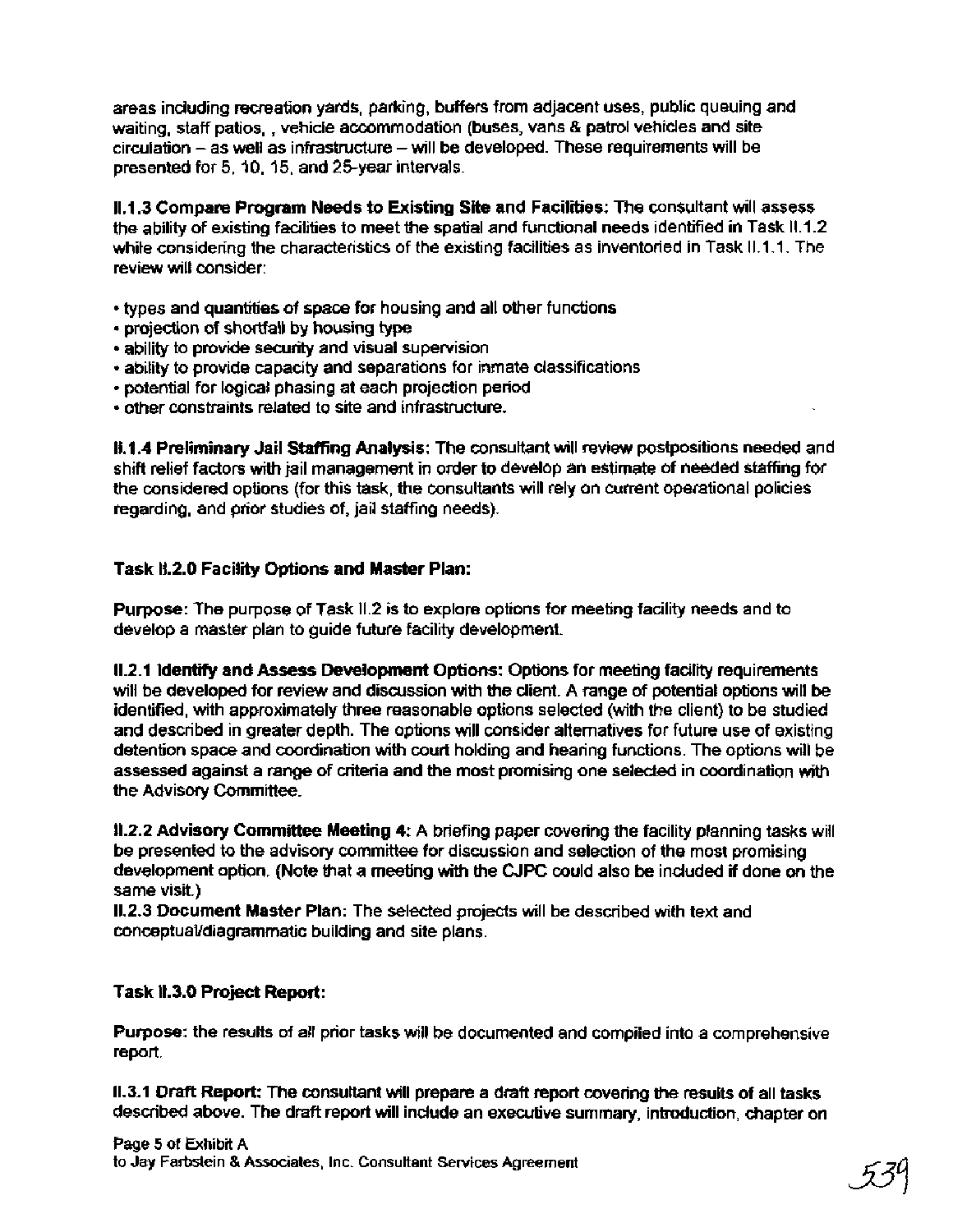each major task, and attachments as appropriate. An electronic copy will be emailed to the client for distribution.

**11.3.2 Advisory Committee Meeting 5:** The consultant will meet with the advisory committee to receive comments for incorporation into the final report.

**11.3.3 Final Report:** Based on the comments received, the report will be revised as necessary. An electronic copy will be emailed to the client for distribution.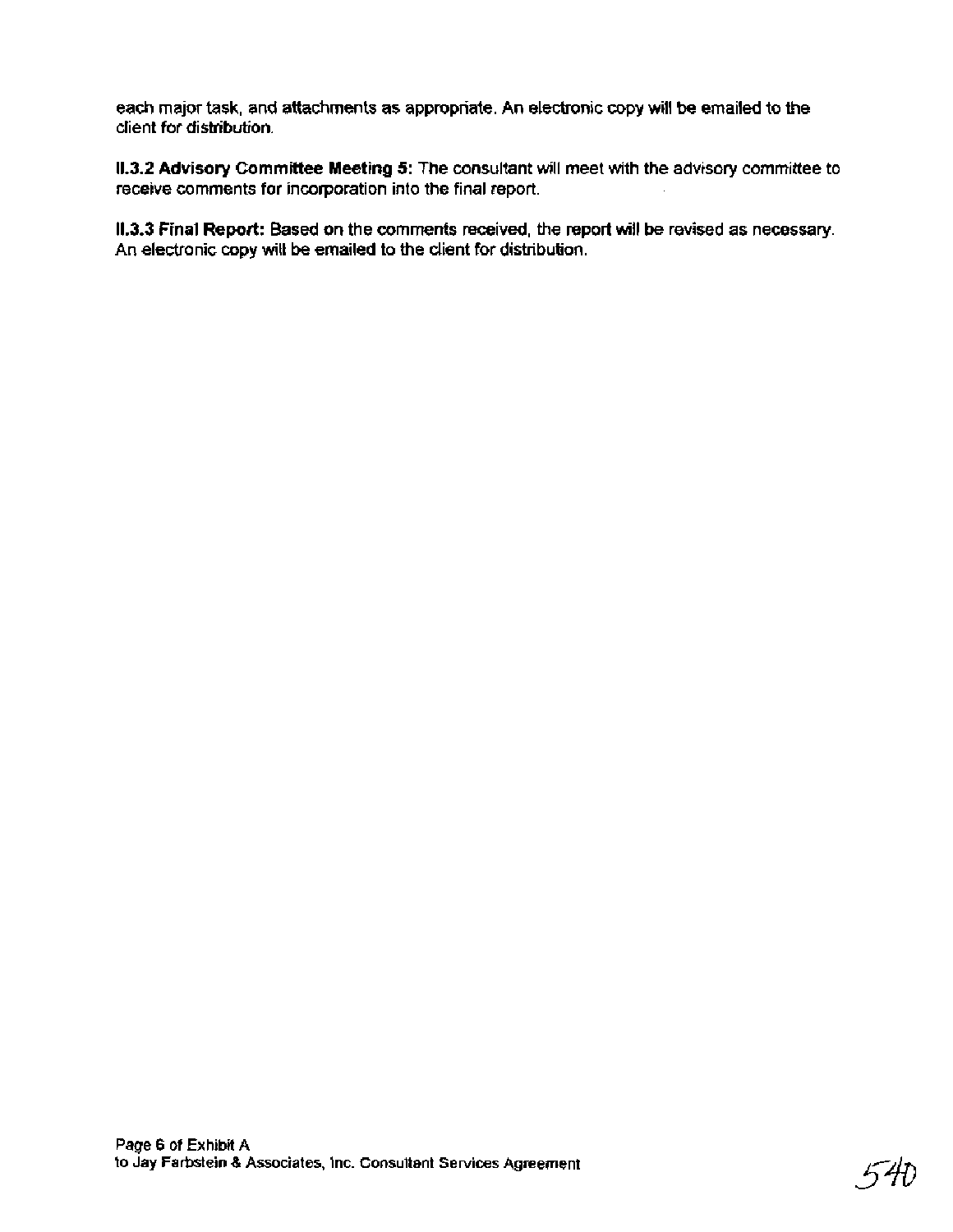# EXHIBIT B

# PAYMENT FOR SERVICES RENDERED

#### **A. Payment Schedule**

Consultant will provide services based on the experience and expertise of its staff. All work provided by Consultant will be conducted or directly overseen by Jay Farbstein, PhD, FAIA, President of Jay Farbstein & Associates, Inc.

Consultant will present a detailed invoice to County monthly for work performed during the billing month, itemizing the number of hours (of each staff person) worked on specific Scope of Services tasks. The billing rate for Consultant staff will be as follows:

| <b>Principal</b>           | \$200 per hour |
|----------------------------|----------------|
| <b>Senior Professional</b> | \$145 per hour |
| Professional               | \$115 per hour |
| • Technical                | \$55 per hour  |
| J. Brown                   | \$130 per hour |

Consultant will be reimbursed for applicable administrative and travel expenses as detailed and prescribed in attached Fee Proposal (Exhibit B-1), as prepared and submitted by Consultant. In no event shall the total cost of services provided under this agreement exceed Ninety-Eight Thosand Dollars (\$98,000).

The County may, in its sole discretion, withhold up to ten percent (10%) of any payment as security for the completion of the work. Within thirty (30) days after approval of Consultant's final invoice, and provided all services have been satisfactorily completed, County shall release and pay any withheld retention.

541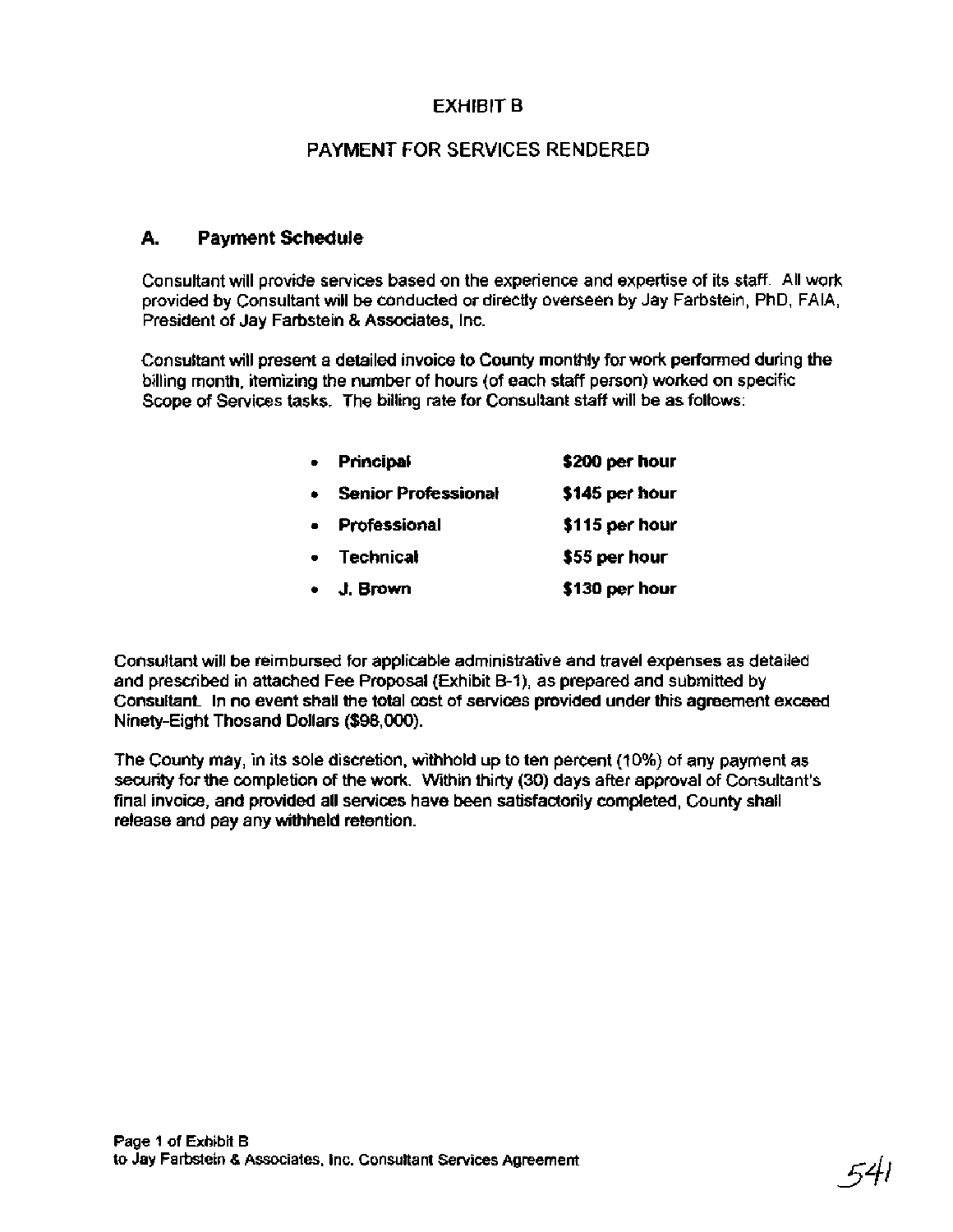#### Jay Farbstein & Associates, Inc. **Placer** County - **Jail Needs Assessment and Master Plan FEE PROPOSAL**  FinallRevised: September 19,2007

|                                                |                                                              | Principal St. Prof. |                            | Prof.          | Tech./Cl. J.Brown |                 | Copy,            |                          | Per   | Cost per        | Trip (&           |
|------------------------------------------------|--------------------------------------------------------------|---------------------|----------------------------|----------------|-------------------|-----------------|------------------|--------------------------|-------|-----------------|-------------------|
|                                                | Task Description                                             | \$200               | \$145                      | \$115          | \$55              | \$130           | Mail, etc Travel |                          | Diem  | Task            | Check Sum         |
| PHASE I: NEEDS ASSESSMENT                      |                                                              |                     |                            |                |                   |                 |                  |                          |       |                 |                   |
| II. 1                                          | Project Initiation and Administration                        |                     |                            |                |                   |                 |                  |                          |       |                 | Trip 1            |
| II. I. I                                       | Background Information                                       | 2                   | 4                          |                |                   |                 |                  |                          |       | \$1,500         | Trip I            |
| $\mathbf{I} \cdot \mathbf{1} \cdot \mathbf{2}$ | Advisory Cttee Mtg 1 w/travel                                | 8                   | 8                          |                |                   | 8               |                  |                          |       | \$3,800         | Trip <sub>1</sub> |
| 11.1.3                                         | CJPC Meeting 1                                               | 2                   | 2                          |                | ı                 | 2               | 10               | \$634                    | S47 L | $$2,120$ Trip 1 |                   |
| h.1.3                                          | Interviews                                                   | 8                   | 8                          |                |                   | 12              | 10               |                          | \$471 | \$4,801         | Trip i            |
| 1.1.5                                          | Project Administration                                       | 2                   | 2                          |                | 8                 | 2               | 50               |                          |       | \$1,440         |                   |
|                                                | <b>I.1 Subtotal Hours</b>                                    | $\overline{22}$     | $\overline{24}$            | 0              | g                 | 28              |                  |                          |       |                 |                   |
|                                                | <b>E.1 Subtotal Cost</b>                                     | \$4,400             | \$3,480                    | S0             | \$495             | \$3,640         | 70               | 634                      | 9421  | \$13,661        | \$13,661          |
| ĪΩ                                             | <b>Data Collection and Analysis</b>                          |                     |                            |                |                   |                 |                  |                          |       |                 |                   |
|                                                | 1.2.1 Program Survey & Best Practices Revie                  | 1                   | z                          |                |                   | 8               |                  |                          |       | \$1,530 Trip 2  |                   |
|                                                | 1.2.2 Profile Offender Populations                           | ٦                   | 12                         | 8              | 12                | Ł               | 10               | \$204                    | 5942  | \$4,806         | Trip <sub>2</sub> |
| L2.3                                           | Intake and Release Study                                     |                     | 12                         | 8              | 12                |                 |                  |                          |       | \$3,650         | Trio 2            |
| IL2.4                                          | Justice & Correctional System Trends                         |                     | 8                          | 4              | 4                 |                 | 10               |                          |       | \$2,180 Trip 2  |                   |
| 11.2.5                                         | County Population Trends                                     |                     | 2                          | 2              |                   |                 | 10               |                          |       |                 | \$730 Trip 2      |
| 1.2.6                                          | Alternative Placement Study                                  |                     | 2                          |                | 4                 | $12 \,$         |                  | \$309                    | \$314 | \$2,893         | Trip 3            |
| I.2.7                                          | <b>Briefing Paper</b>                                        | 4                   | 12                         | 12             |                   | 8               | 10               |                          |       | \$4,970         |                   |
|                                                | 1.2.8 Advisory Committee Meeting 2                           |                     | 8                          |                |                   | 6               | 10               | 309                      | SSI   | \$2,369         | Trip 3            |
|                                                | <b>I.2 Subtotal Hours</b>                                    | 10                  | 58                         | 34             | 33                | 37              |                  |                          |       |                 |                   |
|                                                | I.2 Subtotal Cost                                            | \$2,000             | \$8,410                    | \$3,910        | \$1,815           | \$4,810         | 50               | 822                      | 1311  | \$23,128        | \$23,128          |
| IJ                                             | Jail Capacity Projections                                    |                     |                            |                |                   |                 |                  |                          |       |                 |                   |
| 1.3.1                                          | Develop Baseline Projections                                 |                     | 12                         | 4              |                   |                 | 10               |                          |       | 52,410          |                   |
| E.3.2                                          | <b>Identify Potential Policy Changes</b>                     |                     | 2                          |                |                   | 8               |                  |                          |       | \$1,530         |                   |
| 1.3.3                                          | <b>Briefing Paper</b>                                        |                     | 6<br>8                     |                |                   |                 | 10               |                          |       | \$1,080         |                   |
| 11.3.4                                         | <b>Advisory Committee Meeting 3</b><br>CJPC Meeting 2        |                     | 4                          |                | I                 | 8               | Ŧ0               | 309                      | 55    | \$2,829         | Trip 4            |
| 1.3.5                                          |                                                              |                     | 12                         |                |                   | 2               | 10<br>10         |                          |       | \$1,050         | Trip 4            |
|                                                | 1.3.6 Develop Final Projections<br>1.3 Subtotal Hours        | 6                   | $\overline{44}$            | 4              |                   | 18              |                  |                          |       | \$1,950         |                   |
|                                                | I.3 Subtotal Cost                                            | \$1,200             | \$6,380                    | \$460          | \$55              | \$2,340         | 50               | 309                      | 551   | \$10,849        | \$10,849          |
|                                                | Phase I Total Cost                                           | $\overline{$7,600}$ | \$18,270                   | \$4,370        | \$2,365           | \$10,790        |                  | $$170$ $$1,765$ $$2,308$ |       | \$47,638        |                   |
|                                                |                                                              |                     |                            |                |                   |                 |                  |                          |       |                 |                   |
| PHASE II: JAIL FACILITY MASTER PLAN            |                                                              |                     |                            |                |                   |                 |                  |                          |       |                 |                   |
| III.1                                          | <b>Facility Assessment and Future Needs</b>                  |                     |                            |                |                   |                 |                  |                          |       |                 |                   |
|                                                | <b>II.1.1 Facility &amp; Site Inventory &amp; Assessment</b> | 12                  | 20                         |                |                   |                 | 10               |                          | 314   |                 | \$6,144 Add PD to |
|                                                | II.1.2 Determine Space Needs                                 | 1                   | 4                          |                |                   |                 | 10               |                          |       | \$790           | prior trip        |
|                                                | II.1.3 Compare Needs to Existing Site & Facil                | 8                   | 8                          |                |                   |                 | 10               |                          |       | \$2,770         |                   |
|                                                | II.1.4 Staffing Study                                        | 8                   | 8                          |                | ı                 |                 | 10               | 529                      | 30    | \$3,384         | Trip 5            |
|                                                | Column Subtotal Hours                                        | 29                  | 40                         | 0              | ı                 |                 |                  |                          |       |                 |                   |
|                                                | Column Subtotal Cost                                         | \$5,800             | \$5,800                    | \$0            | \$55              | \$520           | 40               | 529                      | 3441  | \$13,088        | \$13,088          |
|                                                | 11.2 Facility Options and Master Plan                        |                     |                            |                |                   |                 |                  |                          |       |                 |                   |
|                                                | II.2.1 Identify & Assess Development Options                 | 12                  | 20                         |                |                   |                 | 10               |                          |       | \$5,310         |                   |
|                                                | II.2.2 Advisory Committee Meeting 4                          | 12                  | 12                         | 0              |                   |                 | 10               | 529                      | 314.  | \$4,993 Trip 6  |                   |
|                                                | II.2.3 Document Master Plan                                  | 12                  | 8                          | \$0            | ì                 |                 | 10               |                          | 30}   | \$3,655         |                   |
|                                                | Column Subtotal Hours                                        | 36                  | 40                         | $\overline{0}$ | Ĭ.                | $\bf{0}$        |                  |                          |       |                 |                   |
|                                                | Column Subtotal Cost                                         | \$7,200             | \$5,800                    | 50             | \$55              | 20              | 30               | 529                      | 344   | \$13,958        | \$13,958          |
|                                                | II.3 Project Report                                          |                     |                            |                |                   |                 |                  |                          |       |                 |                   |
|                                                | II.3.1 Draft Report                                          | 32                  | 32                         |                | 2                 |                 | 40.              |                          |       | \$11,190        |                   |
|                                                | II.3.2 Advisory Committee Meeting 5                          | 12                  | 12                         |                | ł                 |                 | 30               | 529                      | 30I   |                 | \$4,764 This 7    |
|                                                | 11.3.3 Final Report                                          | 20                  | 20                         |                | 2                 |                 | 20               |                          |       | \$7,030         |                   |
|                                                | II.3 Subtotal Hours                                          | 64                  | 64                         | $\mathbf{O}$   | 5                 | 0               |                  |                          |       |                 |                   |
|                                                | II.3 Subtotal Cost                                           | \$12,800            | \$9,280                    | \$0            | \$275             | \$0             | 70               | 529                      | 30I   | \$22,984        | \$22,984          |
|                                                | Phase II Total Cost                                          | 25,800              | 20,880                     | ō              | 385               | 520             | 140              | 1,587                    | 718   | \$50,030        |                   |
|                                                |                                                              |                     |                            |                |                   |                 |                  |                          |       |                 |                   |
|                                                | OVERALL TOTAL COST                                           |                     |                            |                |                   |                 |                  |                          |       | \$97,668        | \$97,668          |
|                                                | <b>Hours</b>                                                 | 167                 | 270                        | 38             | $\overline{50}$   | $\overline{87}$ |                  |                          |       |                 |                   |
|                                                |                                                              |                     |                            |                |                   |                 | <b>10.9 days</b> |                          |       |                 |                   |
|                                                | <b>Travel Cost Per Trip</b>                                  |                     | JF (air) GAB (car JB (car) |                |                   |                 |                  |                          |       |                 |                   |
|                                                | 0.45 Milage or Airfare plus car rental                       | \$325               | \$204                      | \$105          |                   |                 |                  |                          |       |                 |                   |

Per Diem (GSA rate for Placer County) \$157 \$157 \$157

 $(13 - 1)$ <br>542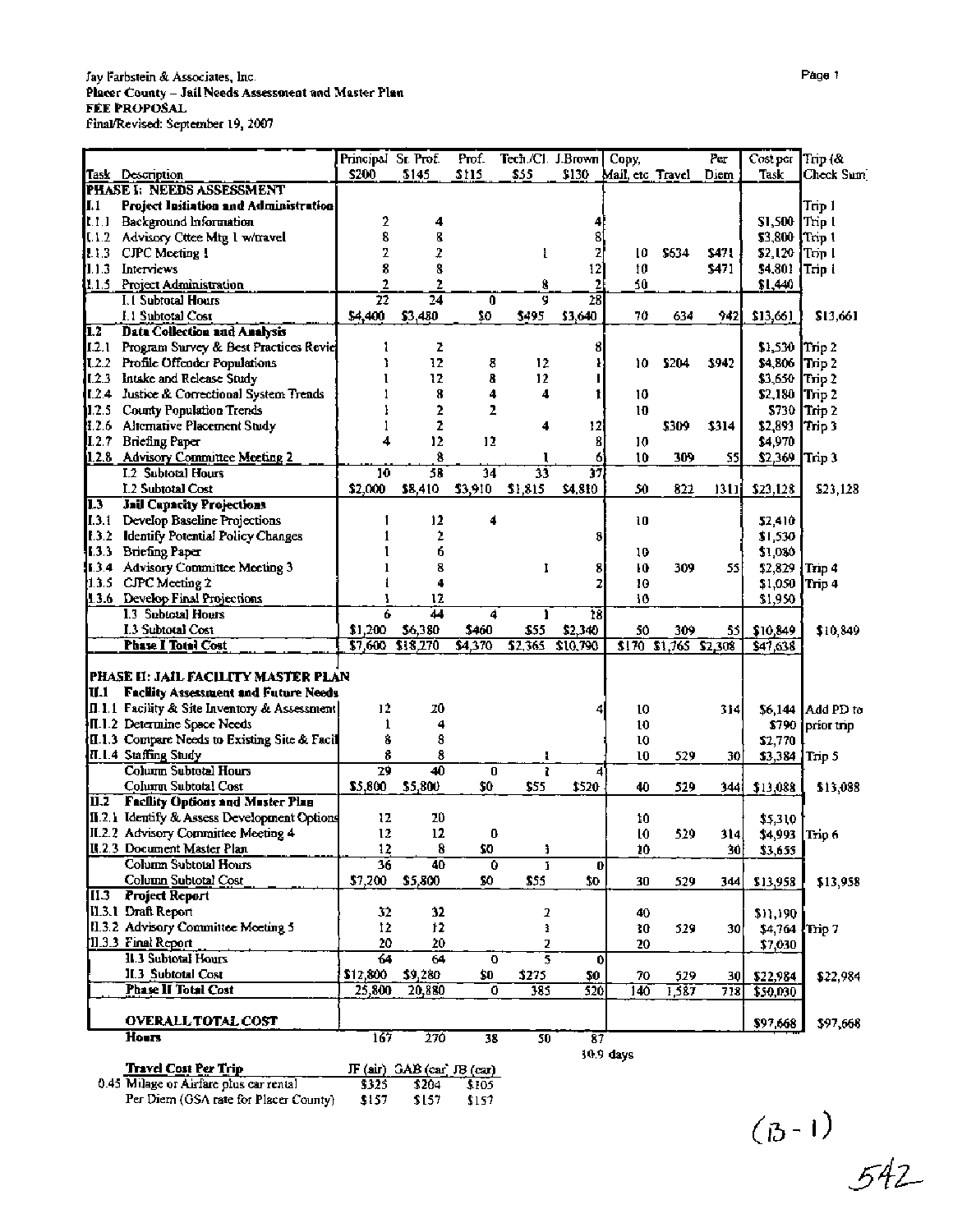# EXHIBIT C

### FACILITIES, EQUIPMENT, AND OTHER MATERIALS, AND OBLIGATIONS OF COUNTY

### **A. General Provision**

The Consultant shall not use any facilities, equipment or other materials of the County without specific permission of the County. The County has no other obligations to the Consultant, other than specifically listed in this contract.

543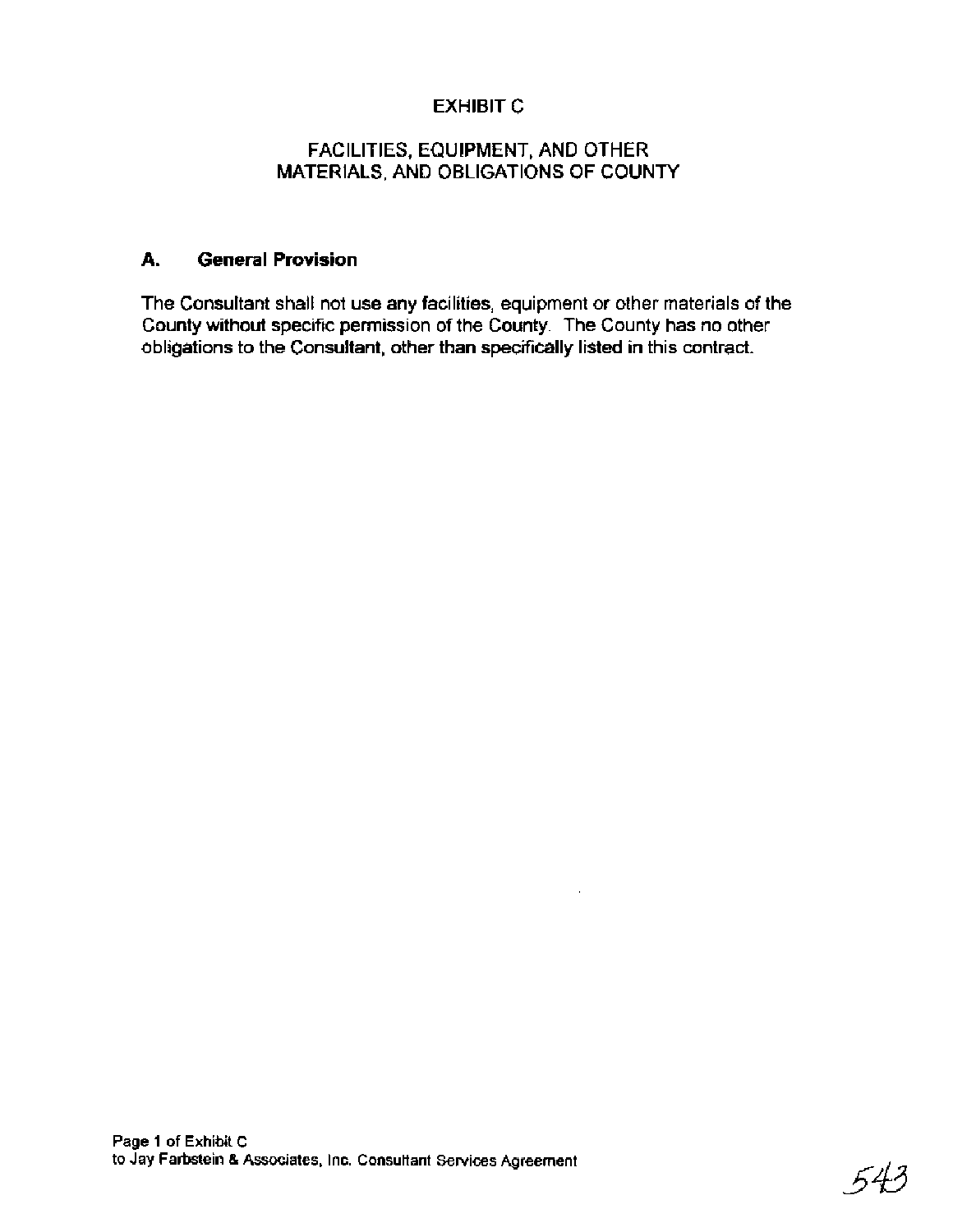# EXHIBIT D

# GENERAL PROVISIONS

**1. Independent Contractor.** At all times during the term of this Agreement, Consultant shall be an independent contractor and shall not be an employee of the County. County shall have the right to control Consultant only insofar as the results of Consultant's services rendered pursuant to this Agreement. County shall not have the right to control the means by which Consultant accomplishes services rendered pursuant to this Agreement.

2. **Licenses. Permits. Etc.** Consultant represents and warrants to County that it has all licenses, permits, qualifications, and approvals of whatsoever nature which are legally required for Consultant to practice its profession. Consultant Frepresents and warrants to County that Consultant shall, at its sole cost and expense, keep in effect or obtain at all times during the term of this Agreement, any licenses, permits, and approvals which are legally requir keep in effect or obtain at all times during the term of this Agreement, any licenses, permits, and approvals which are legally required for Consultant to practice its profession at the time the services are performed.

pursuant to this Agreement as may be reasonably necessary for the satisfactory performance of Consultant's obligations pursuant to this Agreement. Neither party shall be considered in default of this Agreement to the extent performance is prevented or delayed by any cause, present or future, which is beyond the reasonable control of the party.

**4. Insurance.** Consultant shall file with County a Certificate of Insurance, with companies acceptable to County, with a Best's Rating of no less than A:VII showing the following coverage:

A. Workers' Compensation and Employers' Liability lnsurance

**1)** Workers' Compensation Insurance shall be provided, as required, by any applicable law or regulation. Employers' liability insurance shall be provided in amounts not less than five hundred thousand dollars (\$1,000,000) each accident for bodily injury by accident, five hundred thousand dollars (\$1,000,000) policy limit for bodily injury by disease, and five hundred thousand dollars (\$1,000,000) **each** employee for bodily injury by disease.

**2)** If there is an exposure of injury to Consultant's employees under the U.S. Longshoremen and Harbor Workers' Compensation Act, the Jones Act, or under laws, regulations or statutes applicable to maritime employees, coverage shall be included for such injuries or claims.

**3)** Each Workers' Compensation policy shall be endorsed with the following specific language:

**Page 1 of 6 of Exhibit D to Farbstein** & **Associates, Inc. Consuttant Services Agreement** 

544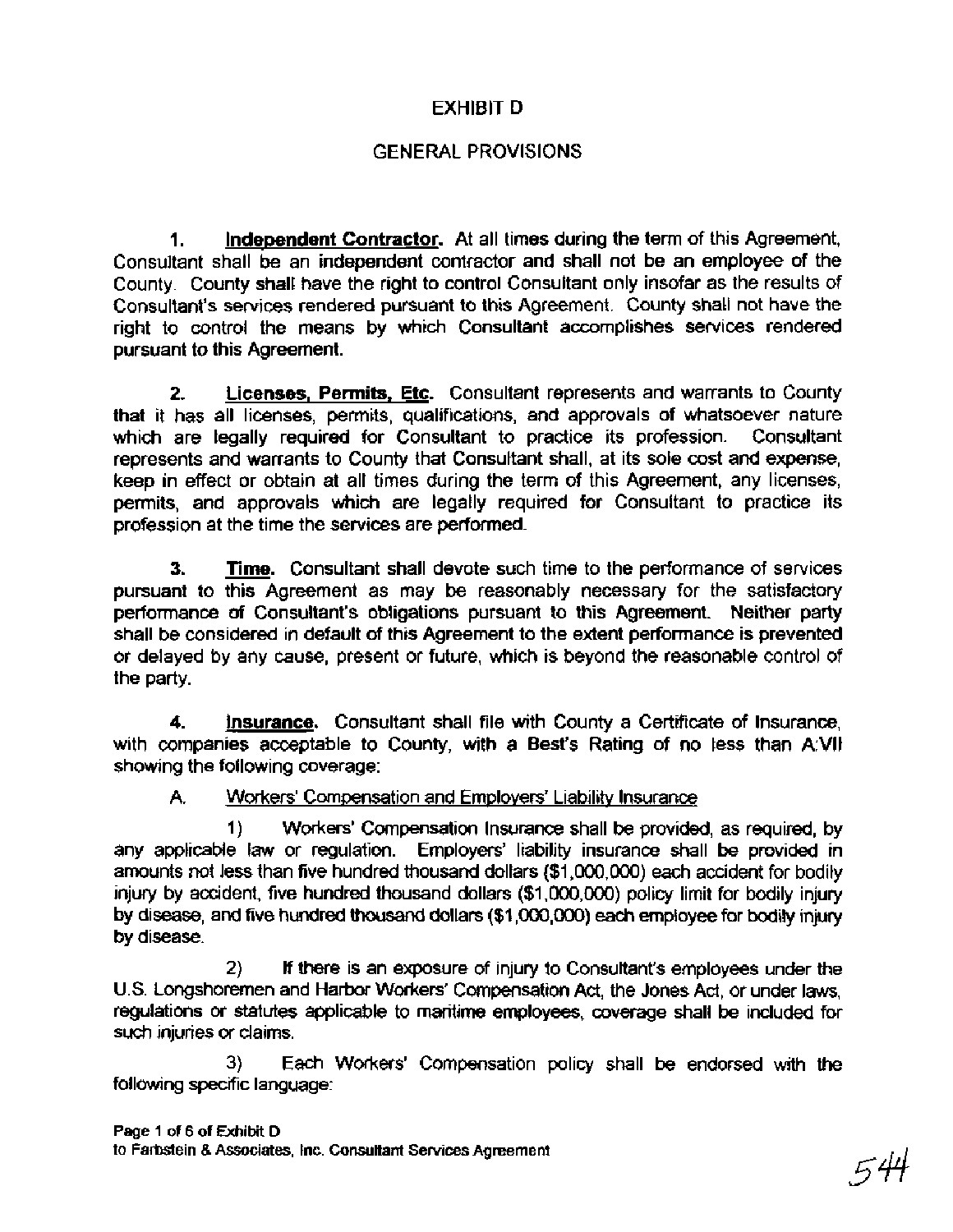Cancellation Notice "This policy shall not be canceled or materially changed without first giving thirty (30) days' prior written notice to the County."

**4)** Consultant shall require all subconsultants to maintain adequate Workers' Compensation Insurance. Certificates of Workers' Compensation shall be filed forthwith with the County upon demand.

# B. General Liability Insurance

1) Comprehensive General Liability or Commercial General Liability insurance shall be provided covering all operations by, or on behalf of Consultant, covering bodily injury liability and property damage liability for the limits of liability indicated below and including coverage for contractual liability insuring the obligations assumed by Consultant in this Agreement.

- 2) One of the following forms is required:
	- a) Comprehensive General Liability;
	- b) Commercial General Liability (Occurrence); or
	- c) Commercial General Liability (Claims Made).

**3)** If Consultant carries a Comprehensive General Liability policy, the limits of liability shall not be less than a Combined Single Limit for bodily injury, property damage, and Personal injury Liability **of.** 

- a) One million dollars (\$1,000,000) each occurrence;
- b) One million dollars (\$1,000,000) aggregate.

4) If Consultant carries a Commercial General Liability (Occurrence)

policy:

- a) The limits of liability shall not be less than:
	- i) One million dollars (\$1,000,000) each occurrence (combined single limit for bodily injury and property damage);
	- ii) One million dollars (\$1,000,000) for Products-Completed Operations;
	- iii) One million dollars (\$1,000,000) General Aggregate.
- b) If the policy does not have an endorsement providing that the General Aggregate Limit applies separately to this contract, or if defense costs are included in the aggregate limits, then the required aggregate limits shall be **two** million dollars (\$2,000,ooo).
- **5)** Special Claims Made Policy Form Provisions:

Consultant shall not provide a Commercial General Liability (Claims Made) policy without the express prior written consent of County, which consent, if given, shall be subject to the following conditions:

a) The limits of liability shall not be less than: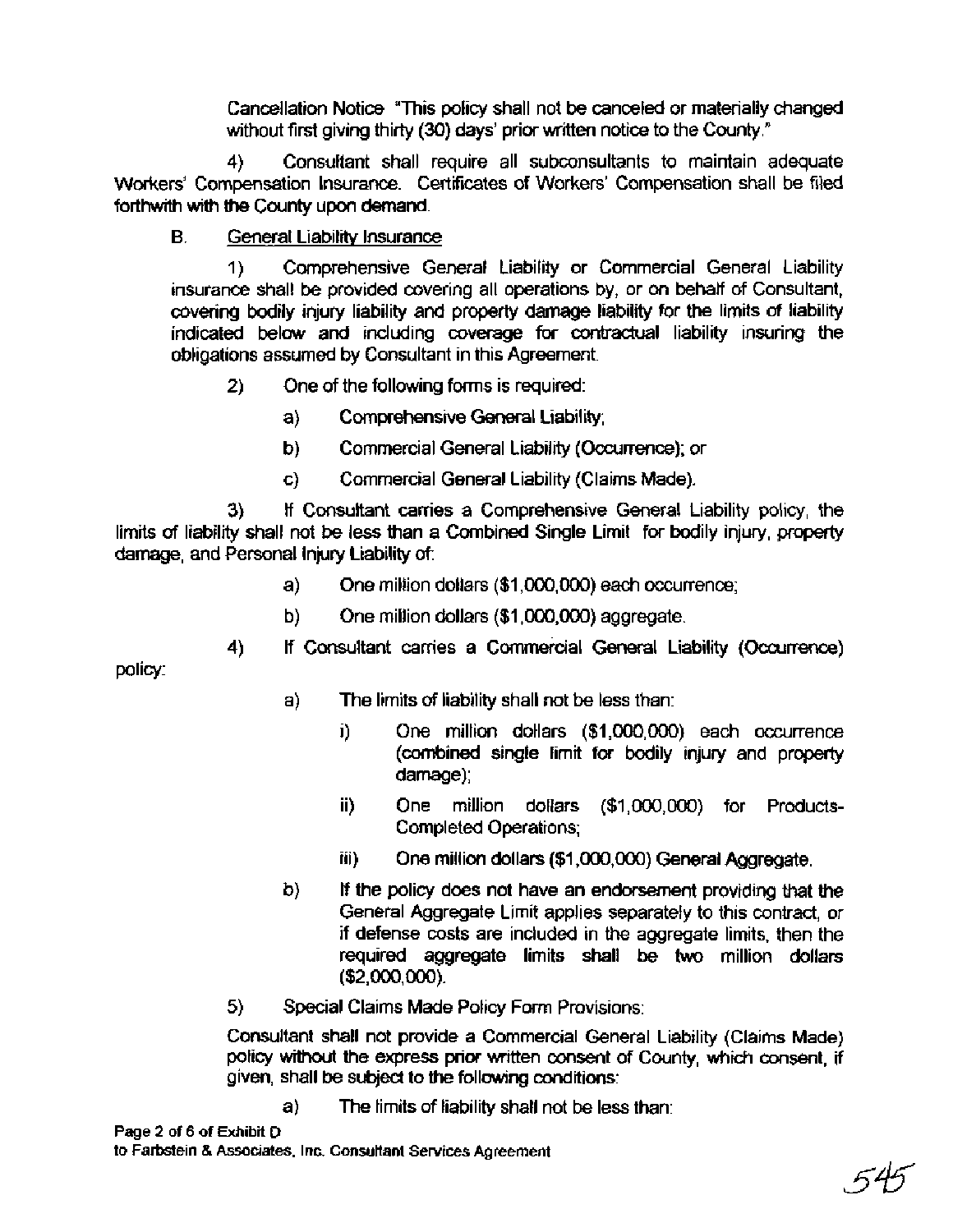- i) One million dollars (\$1,000,000) each occurrence (combined single limit for bodily injury and property damage);
- ii) One million dollars (\$1,000,000) aggregate for Products-Completed Operations;
- iii) One million dollars (\$1,000,000) General Aggregate.
- b) The insurance coverage provided by Consultant shall contain language providing coverage up to six (6) months following the completion of the contract in order to provide insurance coverage for the hold harmless provisions herein if the policy is a claims made policy.

### C. Endorsements:

Each Comprehensive or Commercial General Liability policy shall be endorsed with the following specific language:

**1)** "The County, its officers, agents, employees and volunteers, are to be covered as insureds for all liability arising out of operations, or on behalf of, the named insured in the performance of this Agreement."

2) "The insurance provided by the Consultant, including any excess liability or umbrella form coverage, is primary coverage to the County with respect to any insurance **or** self-insurance programs maintained by County, and no insurance held or owned by County shall be called upon to contribute to a loss."

**3)** "This policy shall not be canceled or materially changed without first giving thirty (30) days' prior written notice to County."

D. Automobile Liability Insurance

1) Automobile Liability insurance shall be provided covering bodily injury and property damage in an amount no less than one million dollars (\$1,000,000) combined single limit for each occurrence.

2) Covered vehicles should include owned, non-owned, and hired

automobiles/trucks.

# E. Professional Liability lnsurance (Errors and Omissions)

1 ) Professional Liability Insurance for Errors and Omissions coverage shall be provided by Consultant in the amount of not less than one-million dollars (\$1,000,000) per claim and two-million dollars (\$2,000,000) in aggregate.

2) If Consultant sub-contracts for professional engineering work in support of Consultant's work provided for in this agreement, Professional Liability lnsurance for Errors and Omissions coverage shall be provided by the engineering **firm** in the amount of not less than two-million dollars (\$2,000,000) in aggregate.

**3)** The insurance coverage provided by Consultant shall contain language providing coverage up to six (6) months following the completion of the contract in order to provide insurance coverage for the hold harmless provisions herein if the policy is a claims made policy.

.54b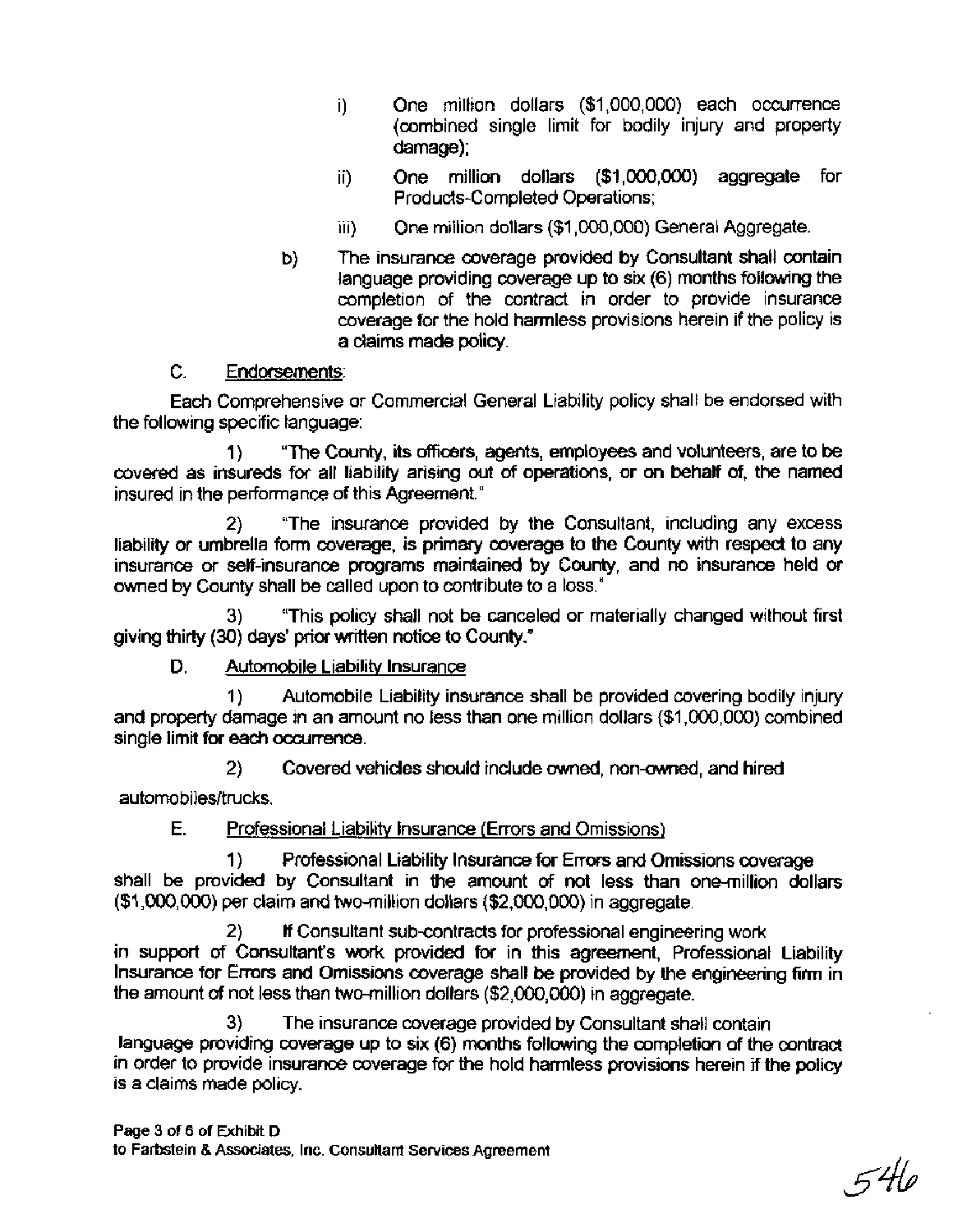**5. Indemnity.** Consultant hereby agrees to protect, defend, indemnify, and hold the County free and harmless from any and all losses, claims, liens, demands, and causes of action of every kind and character including, but not limited to, the amounts of judgments, penalties, interest, court costs, legal fees, and all other expenses incurred by the County arising in favor of any party, including claims, liens, debts, personal injuries, death, or damages to property (including employees or property of the County) and without limitation by enumeration, all other claims or demands of every character occurring or in any way incident to, in connection with or arising directly or indirectly out of this contract or agreement. Consultant agrees to investigate, handle, respond to, provide defense for, and defend any such claims, demand, or suit at the sole expense of the Consultant. Consultant also agrees to bear all other costs and expenses related thereto, even if the claim or claims alleged are groundless, false, or fraudulent. This provision is not intended to create any cause of action in favor of any third party against Consultant or the County or to enlarge, in any way, the Consultant's liability but is intended solely to provide for indemnification of the County from liability for damages or injuries to third persons or property arising from Consultant's performance pursuant to this contract or agreement.

As used above, the term "County" means Placer County or its officers, agents, employees and volunteers.

**6.** Consultant Not Agent. Except as County may specify in writing, Consultant shall have no authority, express or implied, to act on behalf of County in any capacity whatsoever as an agent. Consultant shall have no authority, express or implied, pursuant to this Agreement to bind County to any obligation whatsoever.

**7. Assianment Prohibited.** Consultant may assign its rights and obligations under this Agreement only upon the prior written approval of County, said approval to be in the sole discretion of County.

# **8. Personnel.**

**A.** Consultant shall assign only competent personnel to perform services pursuant to this Agreement. In the event that County, in its sole discretion, at any time during the term of this Agreement, desires the removal of any person or persons assigned by Consultant to perform services pursuant to this Agreement, including those members of the Project Team as explained below, Consultant shall remove any such person immediately upon receiving notice from County of the desire of County for removal of such person or persons.

**B.** Notwithstanding the foregoing, if specific persons are designated as the "Project Team" in Exhibit A, Scope of Services, Consultant agrees to perform the work under this agreement with those individuals identified. Reassignment or substitution of individuals or subconsultants named in the Project Team by Consultant without the prior written consent of County shall be grounds for cancellation of the agreement by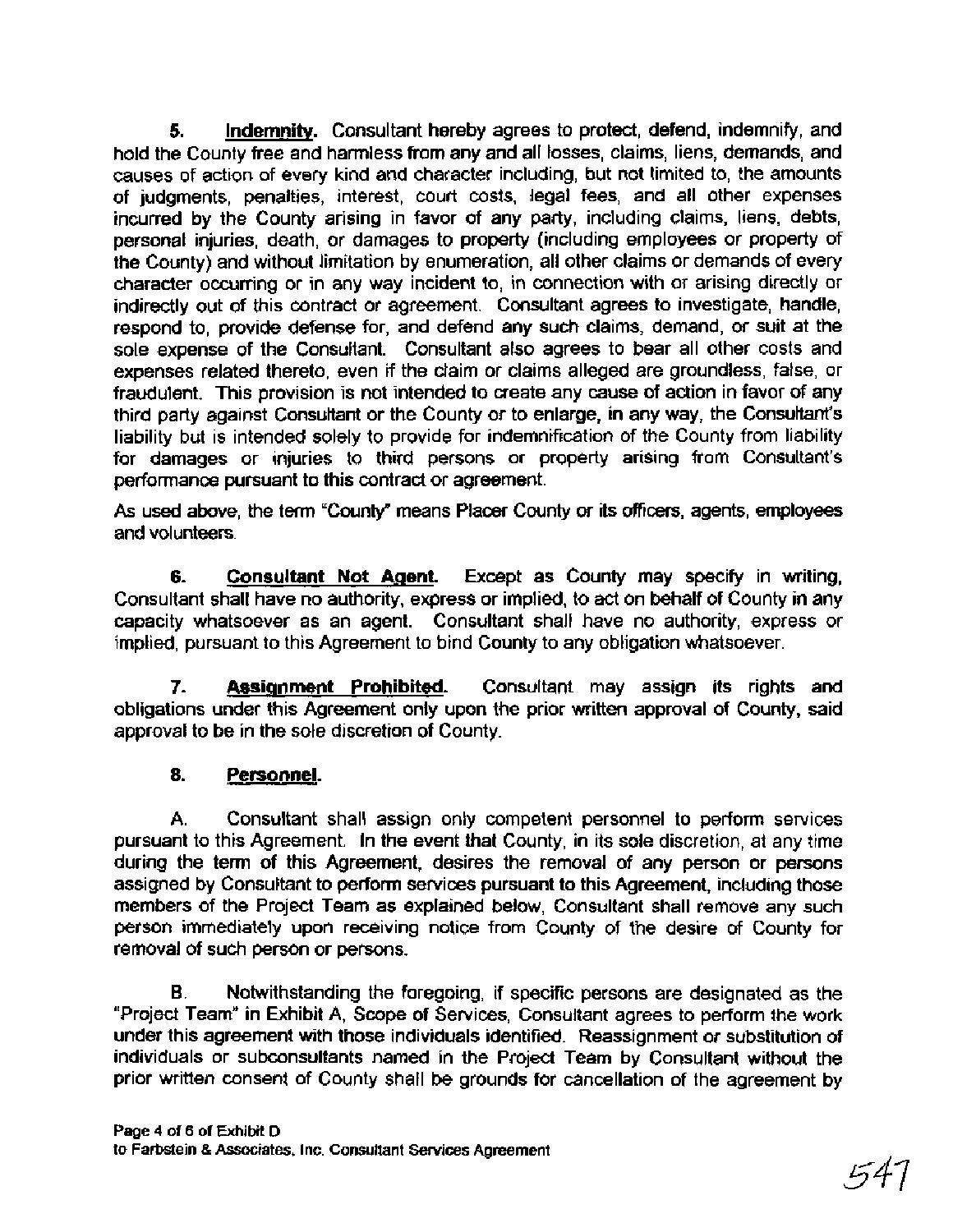County, and payment shall be made pursuant to Paragraph 10 Termination only for that work performed by Project Team members.

**9. Standard of Performance.** Consultant shall perform all services required pursuant to this Agreement in the manner and according to the standards observed by a competent practitioner of the profession in which Consultant is engaged in the geographical area in which Consultant practices its profession. All products of whatsoever nature which Consultant delivers to County pursuant to this Agreement shall be prepared in a substantial first class and workmanlike manner and conform to the standards or quality normally observed by a person practicing in Consultant's profession.

# **10. Termination.**

A. County shall have the right to terminate this Agreement at any time by giving notice in writing of such termination to Consultant. In the event County shall give notice of termination, Consultant shall immediately cease rendering service upon receipt of such written notice, pursuant to this Agreement. In the event County shall terminate this Agreement:

1) Consultant shall deliver copies of all writings prepared by it pursuant to this Agreement. The term "writings" shall be construed to mean and include: handwriting, typewriting, printing, photostating, photographing, and every other means of recording upon any tangible thing any form of communication or representation, including letters, words, pictures, sounds, or symbols, or combinations thereof.

**2)** County shall have full ownership and control of all such writings delivered by Consultant pursuant to this Agreement.

3) County shall pay Consultant the reasonable value of services rendered by Consultant to the date of termination pursuant to this Agreement not to exceed the amount documented by Consultant and approved by County as work accomplished to date; provided, however, that in no event shall any payment hereunder exceed the amount of the agreement specified in Exhibit B, and further provided, however, County shall not in any manner be liable for lost profits which might have been made by Consultant had Consultant completed the services required by this Agreement. In this regard, Consultant shall furnish to County such financial information as in the judgment of the County is necessary to determine the reasonable value of the services rendered by Consultant. The foregoing is cumulative and does not affect any right or remedy which County may have in law or equity.

**B.** Consultant may terminate its services under this Agreement upon thirty (30) working days' advance written notice to the County.

.548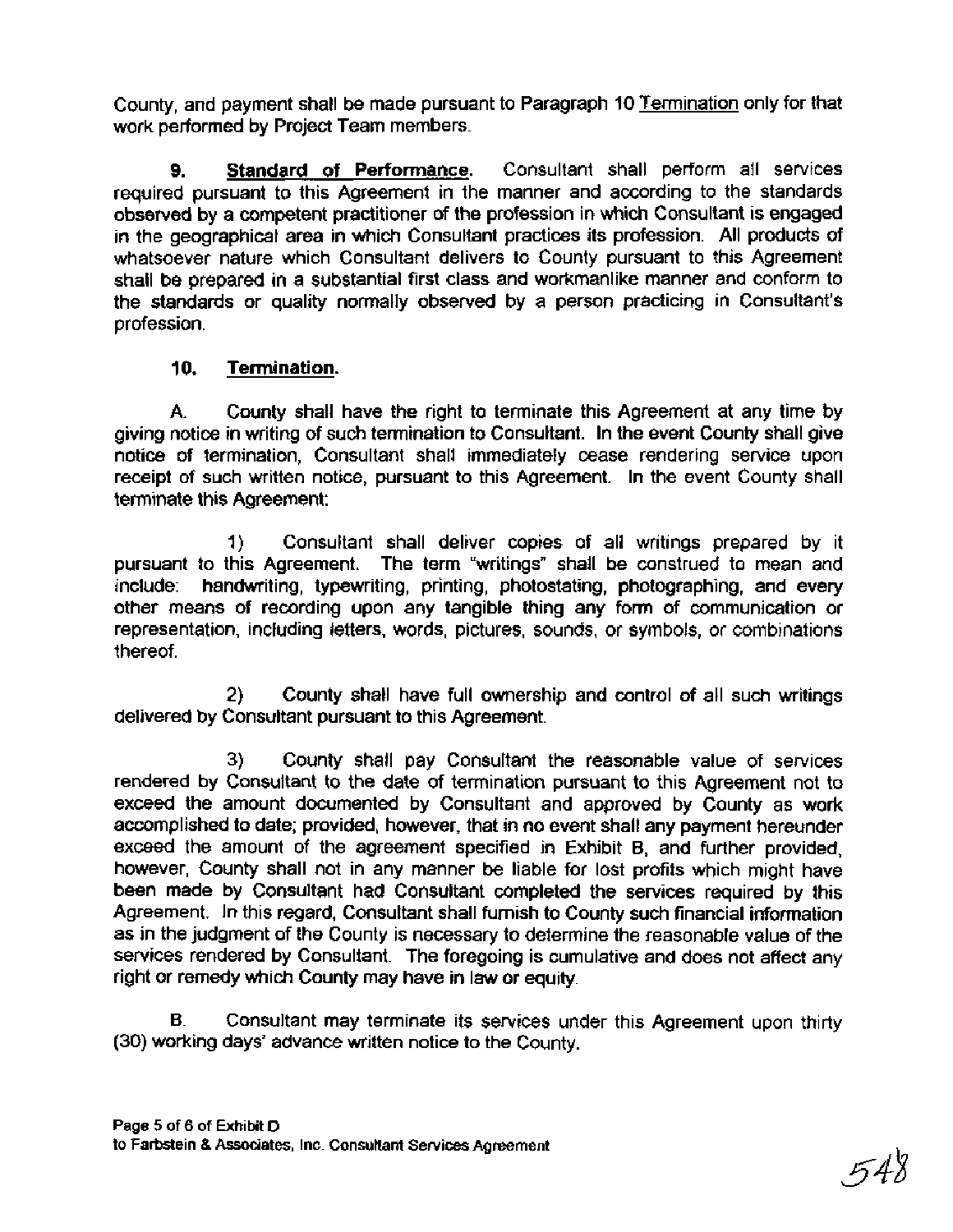**I. Non-Discrimination.** Consultant shall not discriminate in its employment practices because of race, religious creed, color, national origin, ancestry, physical handicap, medical condition, age, marital status, or sex in contravention of the California Fair Employment and Housing Act, Government Code section 12900 et seq.

**12. Records.** Consultant shall maintain, at all times, complete detailed records with regard to work performed under this agreement in a form acceptable to County, and County shall have the right to inspect such records at any reasonable time. Notwithstanding any other terms of this agreement, no payments shall be made to Consultant until County is satisfied that work of such value has been rendered pursuant to this agreement. However, County shall not unreasonably withhold payment and, if a dispute exists, the withheld payment shall be proportional only to the item in dispute.

13. **Ownership of Information.** All professional and technical information developed under this Agreement and all work sheets, reports, and related data shall become the property of County, and Consultant agrees to deliver reproducible copies of such documents to County on completion of the services hereunder. The County agrees to indemnify and hold Consultant harmless from any claim arising out of reuse of the information for other than this project.

**14. Waiver.** One or more waivers by one party of any major or minor breach or default of any provision, term, condition, or covenant of this Agreement shall not operate as a waiver of any subsequent breach or default by the other party.

**15. Conflict of Interest.** Consultant certifies that no official or employee of the County, nor any business entity in which an official of the County has an interest, has been employed or retained to solicit or aid in the procuring of this agreement. In addition, Consultant agrees that no such person will be employed in the performance of this agreement without immediately notifying the County.

**16.** Entirety of Agreement. This Agreement contains the entire agreement of County and Consultant with respect to the subject matter hereof, and no other agreement, statement, or promise made by any party, or to any employee, officer or agent of any party which is not contained in this Agreement shall be binding or valid.

**17. Govemina Law.** This Agreement is executed and intended to be performed in the State of California, and the laws of that State shall govern its interpretation and effect. Any legal proceedings on this agreement shall be brought under the jurisdiction of the Superior Court of the County of Placer, State of California.